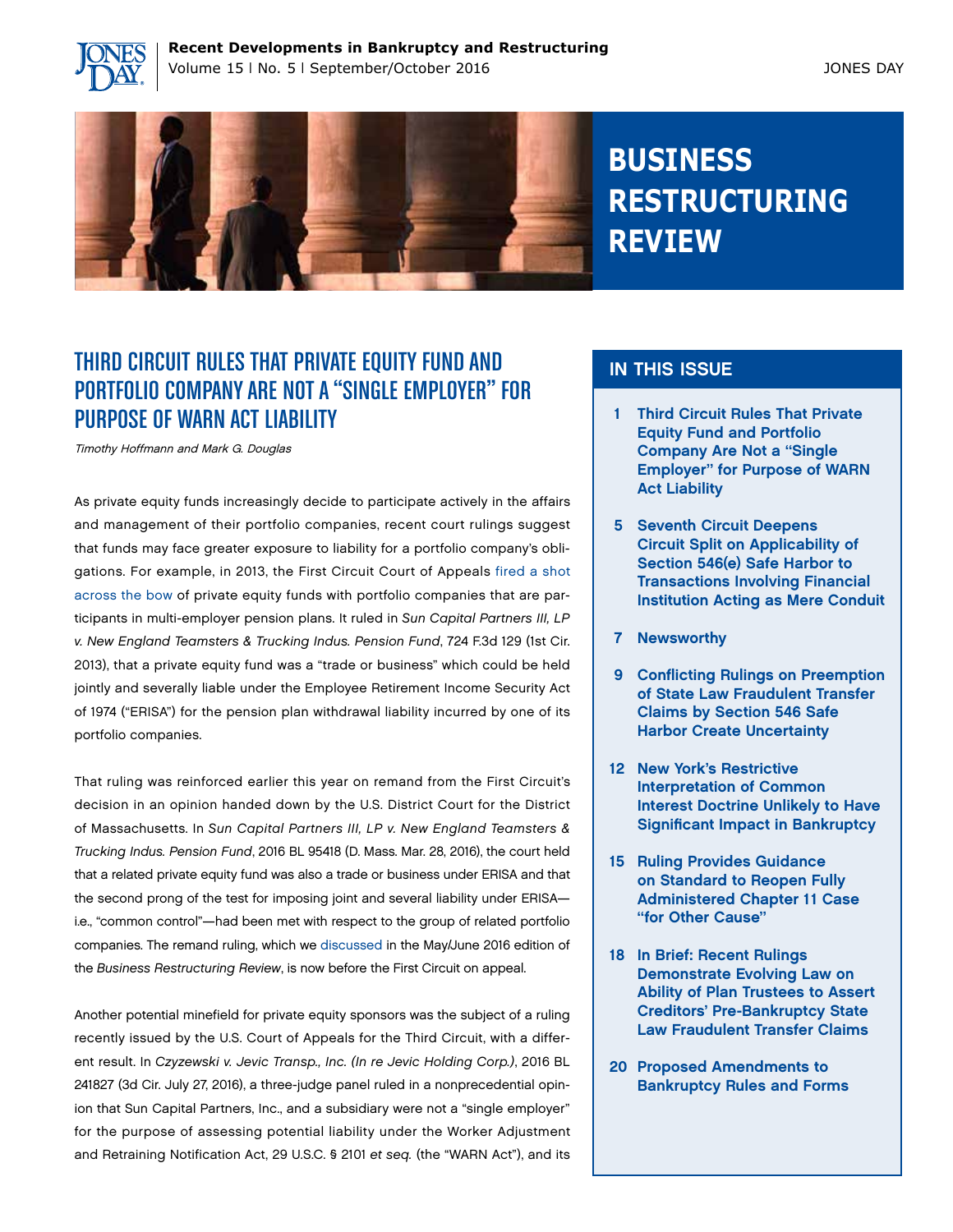New Jersey counterpart. The Third Circuit ruled, among other things, that the mere fact that a subsidiary is dependent on its parent's loans and ultimately fails without them is inadequate to demonstrate dependency of operations.

These rulings highlight the importance of maintaining structural formalities and avoiding overreaching as a way to minimize a private equity sponsor's potential exposure in connection with a portfolio company's liabilities.

#### THE WARN ACT

Enacted in 1988, the WARN Act protects workers, their families, and communities by requiring most employers with 100 or more employees to provide notification of plant closings and mass layoffs 60 calendar days prior to the event. Twenty-nine U.S.C. § 2102(a) provides in relevant part:

An employer shall not order a plant closing or mass layoff until the end of a 60-day period after the employer serves written notice of such an order—

(1) to each representative of the affected employees as of the time of the notice or, if there is no such representative at that time, to each affected employee[.]

Twenty-nine U.S.C. § 2101(a)(2) defines "plant closing" as:

the permanent or temporary shutdown of a single site of employment, or one or more facilities or operating units within a single site of employment, if the shutdown results in an employment loss at the single site of employment during any 30-day period for 50 or more employees excluding any part-time employees[.]

"Mass layoff" is defined in 29 U.S.C. § 2101(a)(3) as a reduction in the workforce that is not the result of a plant closing and results in an employment loss at a single site of employment during any 30-day period of a specified percentage or aggregate number of employees.

Twenty-nine U.S.C. § 2101(a)(1) defines "employer" as "any business enterprise that employs—(A) 100 or more employees, excluding part-time employees; or (B) 100 or more employees who in the aggregate work at least 4,000 hours per week (exclusive of hours of overtime)[.]"

Although the WARN Act does not define "business enterprise," regulations issued by the U.S. Department of Labor (the "DOL") state that "subsidiaries which are wholly or partially owned by a parent company are treated as separate employers or as a part of the parent or contracting company depending upon the degree of their independence from the parent." 20 C.F.R. § 639.3(a)(2). The five factors to be considered in making this "single employer" determination are: "(i) common ownership, (ii) common directors and/or officers, (iii) de facto exercise of control, (iv) unity of personnel policies emanating from a common source, and (v) the dependency of operations." *Id.*

The five factors in the DOL balancing test are not accorded equal weight. Thus, for example, in *Pearson v. Component Tech. Corp.*, 247 F.3d 471 (3d Cir. 2001), the Third Circuit noted that satisfaction of the first and second factors alone is not sufficient to establish that two entities constitute a "single employer." It also explained that "if the de facto exercise of control [factor three] was particularly striking—for instance, were it effectuated by disregard[ing] the separate legal personality of its subsidiary then liability might be warranted even in the absence of the other factors." *Id.* at 504.

A court-fashioned "liquidating fiduciary" exception provides that a liquidating fiduciary in a bankruptcy case (e.g*.*, a trustee or other estate representative) does not fit the definition of an employer for purposes of the WARN Act. *See Official Comm. of Unsecured Creditors of United Healthcare Sys., Inc. v. United Healthcare Sys., Inc. (In re United Healthcare Sys., Inc.)*, 200 F.3d 170 (3d Cir. 1999); *Conn v. Dewey & LeBoeuf LLP (In re Dewey & LeBoeuf LLP)*, 487 B.R. 169 (Bankr. S.D.N.Y. 2013).

DOL regulations also prescribe when an employer must give WARN Act notice, whom the employer must notify, how the employer must give notice, and what information the notice must contain. *See* 20 C.F.R. §§ 639 *et seq*.

Twenty-nine U.S.C. § 2104(a) provides that an employer which fails to give WARN Act notice shall be liable to each aggrieved employee who suffers an employment loss as a result of such plant closing or mass layoff for, among other things, back pay for each day during the period of the violation. It also states that the employer's liability "shall be calculated for the period of the violation, up to a maximum of 60 days, but in no event for more than one-half the number of days the employee was employed by the employer."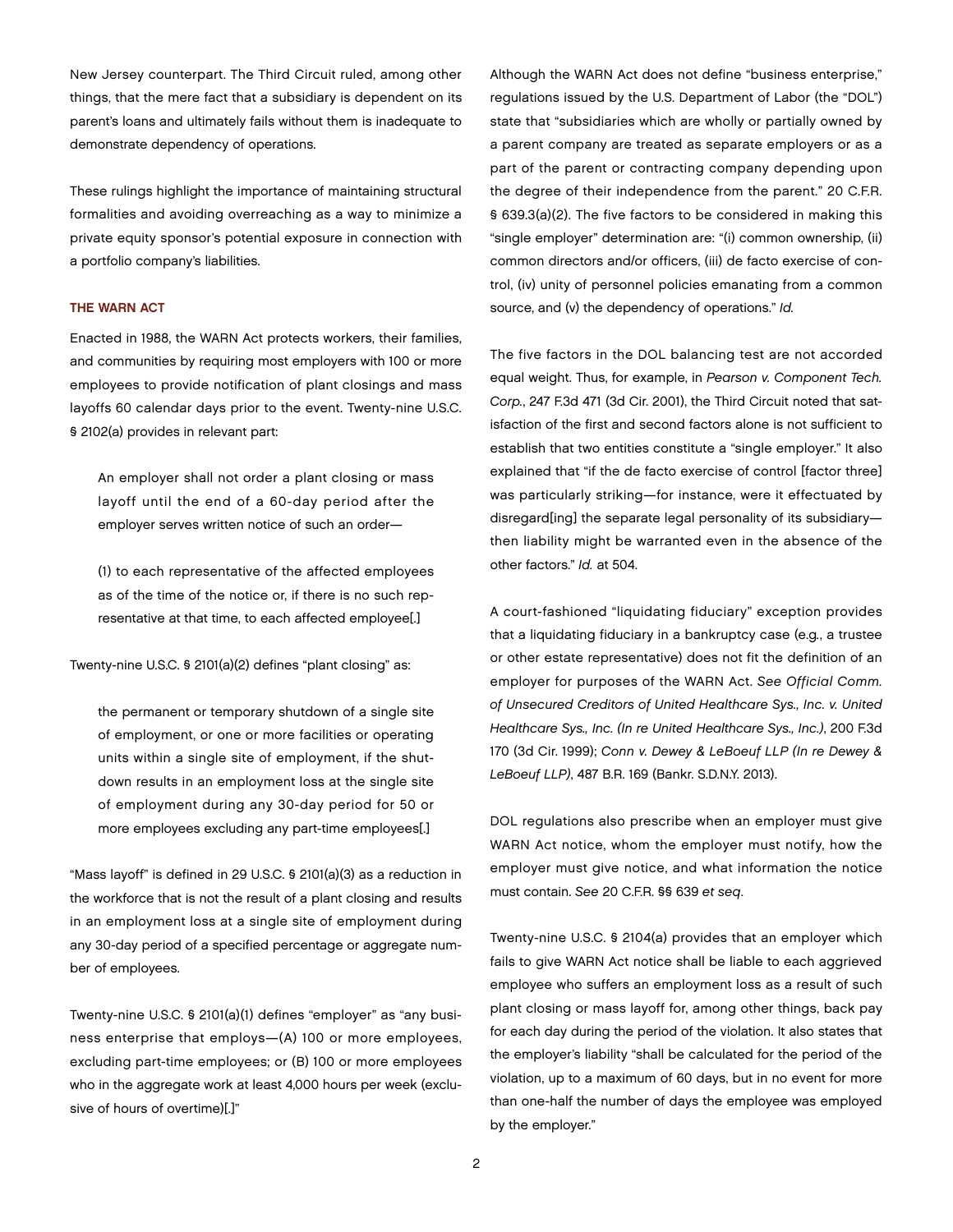However, if an employer can prove that it shut down operations because either it was a "faltering company" or the shutdown was due to business circumstances "that were not reasonably foreseeable," it need not comply with the WARN Act's 60-daynotice provisions. *See* 29 U.S.C. §§ 2102(b)(1) and (b)(2)(A); 20 C.F.R. § 639.9. In addition, 29 U.S.C. § 2102(b)(2)(B) provides that "[n]o notice under [the WARN Act] shall be required if the plant closing or mass layoff is due to any form of natural disaster, such as a flood, earthquake, or the drought currently ravaging the farmlands of the United States."

Even though the courts involved have reached opposite conclusions on the imposition of liability under the pertinent statutes, *New England Teamsters* and *Jevic Holding* have a common theme that private equity sponsors should not ignore: too much interference in the management and financial decisionmaking process of a portfolio company can have significant consequences in terms of liability.

Even if the exceptions in 29 U.S.C. § 2102(b)(1) and (b)(2)(A) apply, an employer is not relieved of its obligation to notify employees altogether. When an employer ceases operating due to "not reasonably foreseeable" business circumstances or because it is a "faltering company," the employer can give less than 60 days' WARN Act notice, provided that the notice contains certain "basic" information (*see* 20 C.F.R. § 639.7) and the reasons the employer could not provide the full 60 days' notice. *See* 29 U.S.C. § 2102(b)(3).

Twenty C.F.R. § 639.9(b)(1) states that closings and layoffs are not foreseeable when "caused by some sudden, dramatic, and unexpected action or condition outside the employer's control." The regulations also provide that, in assessing the foreseeability of business circumstances, the focus should be "on an employer's business judgment" and that an employer is required only to "exercise such commercially reasonable business judgment as would a similarly situated employer in predicting the demands of its particular market." 20 C.F.R. § 639.9(b)(2).

Some states have enacted laws similar to the WARN Act that impose enhanced employee-notification requirements. *See*, *e.g.*, New York State Worker Adjustment and Retraining Notification Act, N.Y. Lab. L. §§ 860–860-i; art. 25-A, pt. 921 (2009); N.J. STAT. ANN. §§ 34:21-1 to 34:21-7 (2007) (the "NJ WARN Act"); 820 ILL. COMP. STAT. §§ 65 *et seq.* (2005); CAL. LAB. CODE §§ 1400–1408 (2003).

The Third Circuit addressed whether a private equity fund and one of its portfolio companies constituted a "single employer" under the WARN Act and the NJ WARN Act in *Jevic Holding*.

#### *JEVIC HOLDING*

Jevic Transportation, Inc. ("Jevic Transportation") was a New Jersey-based trucking company with 1,785 employees as of 2008. In 2006, Jevic Transportation and its nonoperating affiliate, Creek Road Properties, LLC ("Creek Road" and, collectively, "Jevic"), were acquired in a leveraged buyout by Sun Transportation LLC, a subsidiary of private equity firm Sun Capital Partners, Inc. ("Sun Capital"). As part of the transaction, Jevic Holding Corp. was created to be Jevic's holding company. The transaction was financed with \$85 million provided by a group of lenders led by CIT Group Business Credit Inc. ("CIT"). Jevic and Sun Capital entered into a management services agreement whereby Sun Capital provided consulting services to Jevic for a fee.

Jevic struggled financially throughout 2007 due to the general economic downturn and the negative impact of fuel surcharges on its profitability. After Jevic defaulted on a financial covenant in its loan agreement with CIT, Jevic and CIT entered into a series of forbearance agreements beginning in January 2008 under which, among other things, Sun Capital provided a \$2 million guarantee.

On March 27, 2008, CIT presented Sun Capital with two options: (i) an additional investment in Jevic in exchange for a longterm forbearance agreement; or (ii) a 45-day forbearance during which Jevic would begin looking for an acquiror. Sun Capital chose the latter.

Jevic met with two potential buyers, one of which was Pitt Ohio, but the sale process stalled after CIT refused to fund further borrowing unless Sun Capital agreed to invest more money to fund a bridge loan to complete the sale. Sun Capital refused, concluding that the necessary investment would exceed the expected sale proceeds.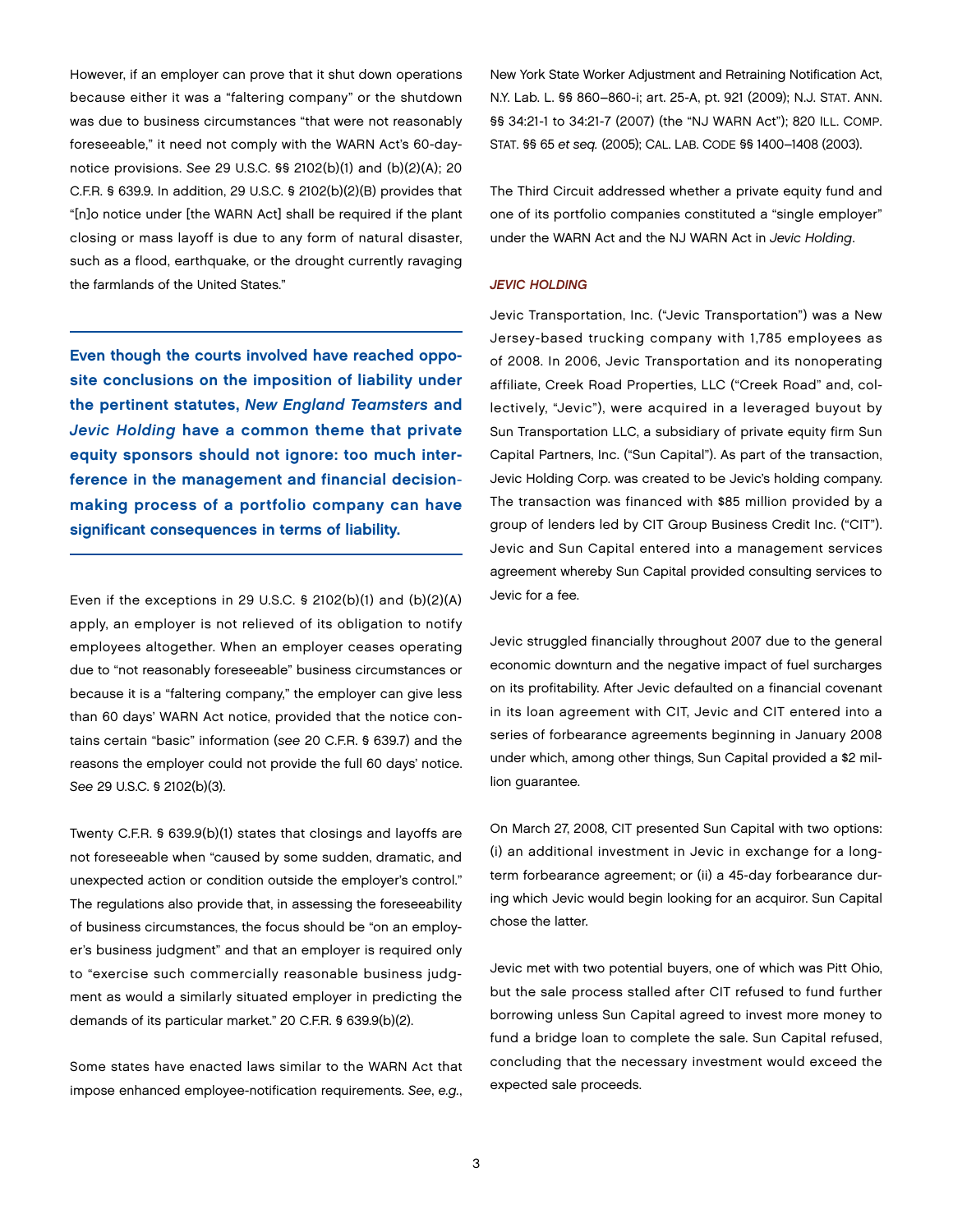On May 16, 2008, with no viable sale or funding available to Jevic and with the forbearance agreement with CIT expiring, Jevic's board formally authorized a bankruptcy filing. Jevic sent its employees WARN Act termination notices that were received on May 19, 2008. Jevic filed for chapter 11 protection in the District of Delaware the next day.

On March 23, 2008, Jevic's terminated employees had filed a class action adversary proceeding alleging that Jevic and Sun Capital had violated the WARN Act and its New Jersey counterpart—the NJ WARN Act—by failing to provide employees with the requisite 60-day notice of a plant closing or mass layoff. The plaintiffs also alleged that Jevic and Sun Capital constituted a "single employer" for purposes of WARN Act and NJ WARN Act liability. After the bankruptcy court certified the class, the parties filed cross-motions for summary judgment.

The bankruptcy court ruled that Jevic and Sun Capital were not a "single employer" for the purpose of WARN Act and NJ WARN Act liability according to the five-factor DOL test, which has also been applied by New Jersey courts in construing the NJ WARN Act. *See DeRosa v. Accredited Home Lenders, Inc.*, 22 A.3d 27, 40 (N.J. Super. Ct. App. Div. 2011). The district court affirmed on appeal. *See Czyzewski v. Sun Capital Partners, Inc. (In re Jevic Holding Corp.)*, 526 B.R. 547 (D. Del. 2014).

#### THE THIRD CIRCUIT'S RULING

A three-judge panel of the Third Circuit affirmed in a nonprecedential ruling. Writing for the panel, circuit judge Anthony J. Scirica noted that, like the lower courts, the panel would apply the five-factor DOL test adopted in *Pearson* to determine whether Jevic and Sun Capital were a "single employer" for the purpose of assessing potential liability under the WARN Act and the NJ WARN Act. Of those factors, Judge Scirica explained, only the final three were disputed—Sun Capital did not challenge the lower courts' findings that factors one and two had been satisfied.

Addressing these disputed factors, the Third Circuit panel concluded as follows: (i) the evidence did not support the employees' contention that Sun Capital exercised de facto control (factor three) over Jevic by taking actions which "overwhelmed" the company, but rather, Jevic's board independently made the decision to shut down the company and signed the WARN Act notice terminating employees; (ii) Sun Capital

did not directly hire or fire Jevic employees, share a personnel or benefits recordkeeping system with Jevic, or otherwise have any "unity of personnel practices emanating from a common source" (factor four); and (iii) Sun Capital and Jevic did not share administrative or purchasing systems, interchange employees or equipment, commingle finances, or otherwise have a "dependency of operations" (factor five).

According to the Third Circuit panel, the mere fact that a subsidiary is dependent on its parent's loans and ultimately fails without them is inadequate to demonstrate dependency of operations. Similarly insufficient to establish operational dependency, Judge Scirica observed, were the employees' thinly supported claims that Jevic depended on the administrative arrangements it shared with Sun Capital; that Sun Capital was involved in the creation, details, and manner of implementation of Jevic's business plan; and that Sun Capital undercapitalized and extracted management fees from the company.

#### **OUTLOOK**

Even though the courts involved have reached opposite conclusions on the imposition of liability under the pertinent statutes, *New England Teamsters* and *Jevic Holding* have a common theme that private equity sponsors should not ignore: too much interference in the management and financial decision–making process of a portfolio company can have significant consequences in terms of liability. It remains to be seen at this juncture what the First Circuit will ultimately rule on appeal in *New England Teamsters*. Given its previous ruling in the case, however, an abrupt change of course on the imposition of multiemployer pension plan withdrawal liability may be unlikely.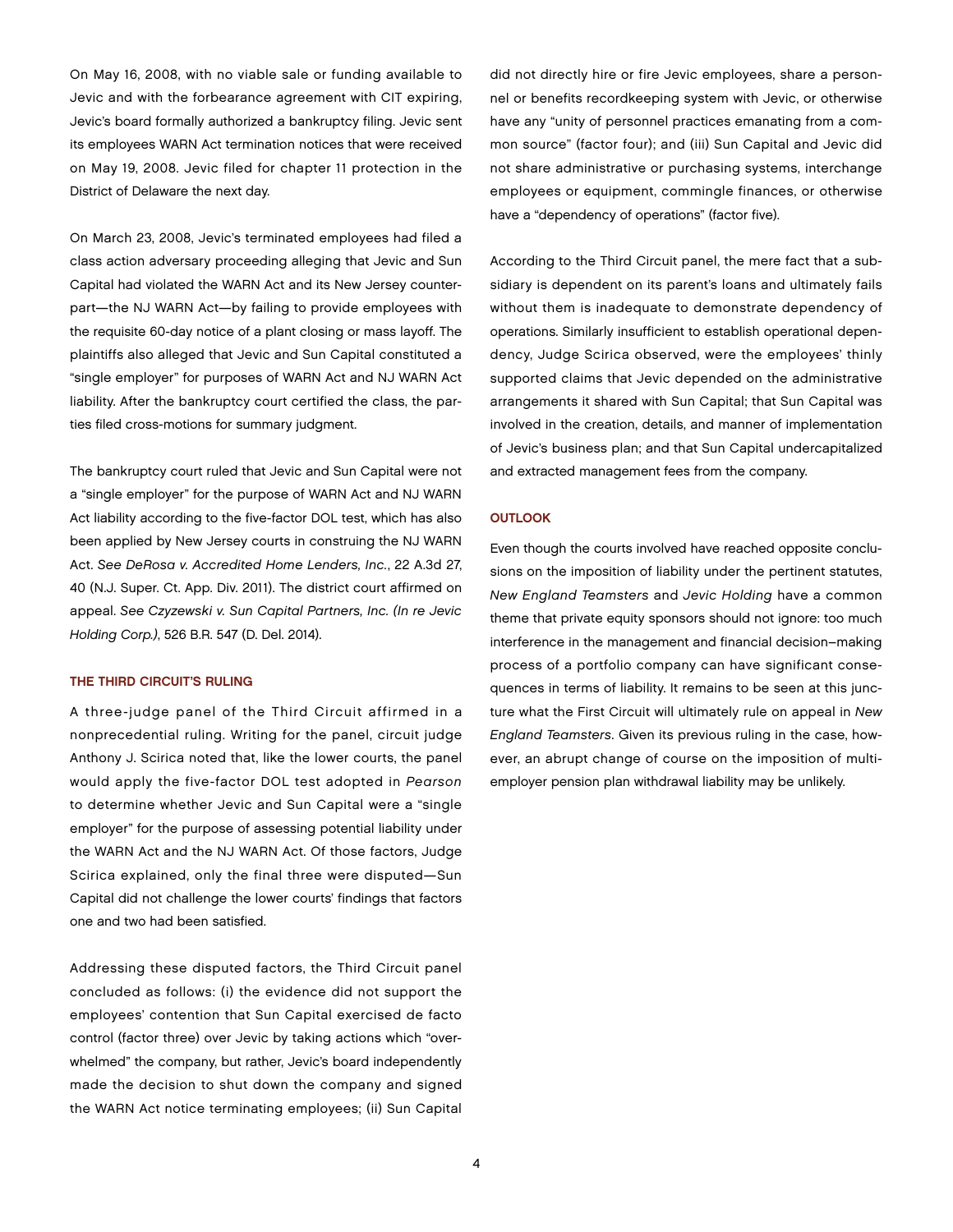### SEVENTH CIRCUIT DEEPENS CIRCUIT SPLIT ON APPLICABILITY OF SECTION 546(e) SAFE HARBOR TO TRANSACTIONS INVOLVING FINANCIAL INSTITUTION ACTING AS MERE CONDUIT

Brad B. Erens and Mark G. Douglas

In *FTI Consulting, Inc. v. Merit Management Group, LP*, 2016 BL 243677 (7th Cir. July 28, 2016), a three-judge panel of the U.S. Court of Appeals for the Seventh Circuit ruled that the "safe harbor" under section 546(e) of the Bankruptcy Code for settlement payments made in connection with securities contracts does not protect "transfers that are simply conducted *through* financial institutions (or the other entities named in section 546(e)), where the entity is neither the debtor nor the transferee but only the conduit." The ruling deepens a split among the circuit courts of appeal on the issue and may be a candidate for review by the U.S. Supreme Court to resolve the dispute.

#### THE SECTION 546(e) SAFE HARBOR

Section 546 of the Bankruptcy Code imposes a number of limitations on a bankruptcy trustee's avoidance powers, including the power to avoid certain preferential and/or fraudulent transfers. In 1982, Congress broadened a limited safe harbor for securities transactions then set forth in section 764(c) of the Bankruptcy Code, which applied only in commodity broker liquidation cases under chapter 7, by replacing the provision with section 546(e) (then designated as section 546(d), until renumbering in 1984).

#### Section 546(e) provides:

Notwithstanding sections 544, 545, 547, 548(a)(1)(B), and 548(b) of [the Bankruptcy Code], the trustee may not avoid a transfer that is a margin payment, as defined in section 101, 741, or 761 of [the Bankruptcy Code], or settlement payment as defined in section 101 or 741 of [the Bankruptcy Code], made by or to (or for the benefit of) a commodity broker, forward contract merchant, stockbroker, financial institution, financial participant, or securities clearing agency, or that is a transfer made by or to (or for the benefit of) a commodity broker, forward contract merchant, stockbroker, financial institution, financial participant, or securities clearing agency, in connection with a securities contract, as defined in

section 741(7) [of the Bankruptcy Code], commodity contract, as defined in section 761(4) [of the Bankruptcy Code], or forward contract, that is made before the commencement of the case, except under section 548(a)(1)(A) of [the Bankruptcy Code].

The purpose of section 546(e) is to prevent "the insolvency of one commodity or security firm from spreading to other firms and possibly threatening the collapse of the affected market." H.R. Rep. No. 97-420, at 1 (1982), *reprinted in* 1982 U.S.C.C.A.N. 583, 583, 1982 WL 25042. The provision was "intended to minimize the displacement caused in the commodities and securities markets in the event of a major bankruptcy affecting those industries." *Id.* With the enactment of section 546(e), Congress also sought to promote customer confidence in the markets by protecting market stability. *See Kaiser Steel Corp. v. Charles Schwab & Co.*, 913 F.2d 846 (10th Cir. 1990) (citing Sen. Rep. No. 989, at 8 (1978)).

If a transaction falls within the scope of section 546(e), it may not be avoided unless the transfer is avoidable under section 548(a)(1)(A) of the Bankruptcy Code—that is, because it was made with *actual* intent to hinder, delay, or defraud creditors. In determining whether a "constructively" fraudulent transfer (a transfer for which an insolvent debtor did not receive reasonably equivalent value in exchange) is shielded from avoidance under section 546(e), key issues are often whether the transfer qualifies as a "settlement payment" and whether the transfer is made under a "securities contract." In addition, to be within the scope of the safe harbor, a transfer must have been "made by or to (or for the benefit of)" a commodity broker, a forward contract merchant, a stockbroker, a financial institution, a financial participant, or a securities clearing agency.

Five circuit courts of appeal have ruled that the section 546(e) safe harbor extends to transactions even where one of the entities named in the provision is merely a "conduit" for the transfer of funds from the debtor to the ultimate transferee. *See In re Quebecor World (USA) Inc.*, 719 F.3d 94 (2d Cir. 2013) (safe harbor applicable where financial institution was trustee and actual exchange was between two private entities); *In re QSI Holdings, Inc.*, 571 F.3d 545 (6th Cir. 2009) (safe harbor applied even though financial institution involved in leveraged buyout ("LBO") was only an exchange agent); *Contemporary Indus. Corp. v. Frost*, 564 F.3d 981 (8th Cir. 2009) (section 546(e) not limited to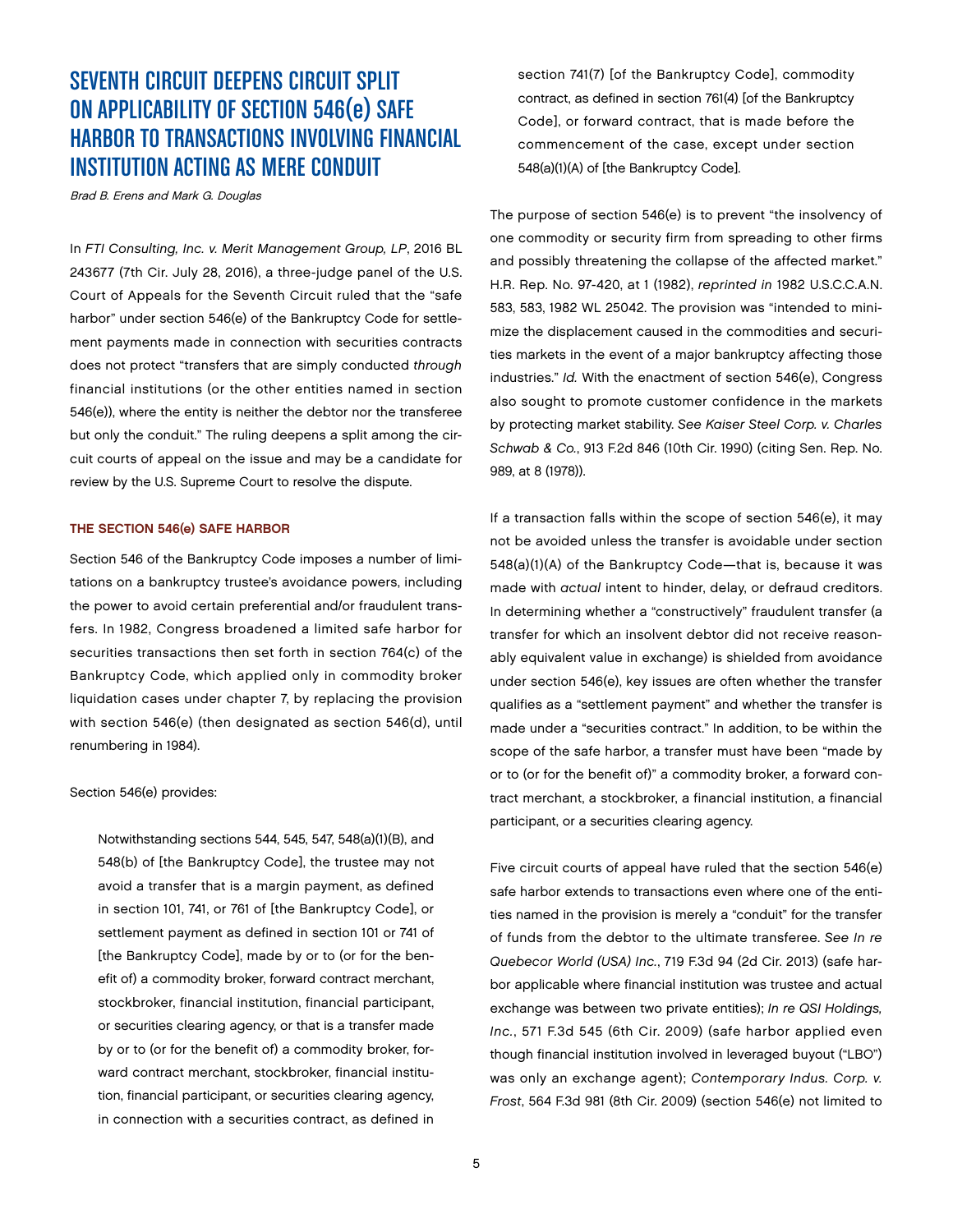public securities transactions and protects from avoidance debtor's payments deposited in national bank in exchange for shareholders' privately held stock during LBO); *In re Resorts Int'l, Inc.*, 181 F.3d 505, 516 (3d Cir. 1999) (noting that "the requirement that the 'commodity brokers, forward contract merchants, stockbrokers, financial institutions, and securities clearing agencies' obtain a 'beneficial interest' in the funds they handle . . . is not explicit in section 546"); *In re Kaiser Steel Corp.*, 952 F.2d 1230, 1240 (10th Cir. 1991) (rejecting argument that "even if the payments were settlement payments, § 546(e) does not protect a settlement payment 'by' a stockbroker, financial institution, or clearing agency, unless that payment is to another participant in the clearance and settlement system and not to an equity security holder").

The Eleventh Circuit ruled to the contrary in *In re Munford, Inc.*, 98 F.3d 604 (11th Cir. 1996). In *Munford*, the court held that section 546(e) did not shield from avoidance payments made by the debtor to shareholders in an LBO because the "financial institution" involved was only a conduit for the transfer of funds and securities—the bank never had a "beneficial interest" sufficient to qualify as a "transferee" in the LBO. In so ruling, the Eleventh Circuit wrote:

None of the entities listed in section 546(e)—*i.e.*, a commodity broker, forward contract merchant, stockbroker, financial institution, or a securities clearing agency—made or received a transfer/payment. Thus, section 546(e) is not applicable. . . . True, a section 546(e) financial institution was presumptively involved in this transaction. But the bank here was nothing more than an intermediary or conduit. Funds were deposited with the bank and when the bank received the shares from the selling shareholders, it sent funds to them in exchange. The bank never acquired a beneficial interest in either the funds or the shares. . . . Importantly, a trustee may only avoid a transfer to a "transferee." *See* 11 U.S.C. § 550. Since the bank never acquired a beneficial interest in the funds, it was not a "transferee" in the LBO transaction.

*Id.* at 610.

The Seventh Circuit weighed in on this issue in *FTI Consulting*.

#### *FTI CONSULTING*

In 2007, Valley View Downs, LP ("Valley View"), the owner of a Pennsylvania racetrack, acquired all of the stock of a competitor, Bedford Downs ("Bedford"), in a \$55 million LBO transaction styled as a "settlement agreement" because Bedford and Valley View were competing for "racino" licenses. Citizens Bank of Pennsylvania ("Citizens") acted as escrow agent for the exchange. After the LBO, Valley View filed for chapter 11 protection in 2009 in the Northern District of Illinois because the Illinois gaming commission denied Valley View's application for the gambling license.

The trustee of a litigation trust created under Valley View's chapter 11 plan sued a 30 percent shareholder in Bedford, alleging that Valley View's transfer to Bedford and thence to the shareholder of approximately \$16.5 million (30 percent of the \$55 million) was constructively fraudulent and therefore avoidable under sections 544 and 548(a)(1)(B) of the Bankruptcy Code. The bankruptcy court and, on appeal, the district court ruled that the transfer to the shareholder was protected by the section 546(e) safe harbor.

#### THE SEVENTH CIRCUIT'S RULING

The Seventh Circuit reversed. "Although we have said that section 546(e) is to be understood broadly," the court wrote, "that does not mean that there are no limits." Here, the court explained, although the transaction resembled an LBO and "in that way touched on the securities market," Valley View and the shareholder were not "parties in the securities industry," but simply "corporations that wanted to exchange money for privately held stock." Citizens, the "financial institution" involved as escrow agent, was merely a conduit.

In *Bonded Financial Services, Inc. v. European American Bank*, 838 F.2d 890, 893 (7th Cir. 1988), the Seventh Circuit explained, it had previously defined "transferee" as an entity with "dominion over the money" or "the right to put the money to one's own purposes." In *Bonded Financial*, the court ruled that a bank which "acted as a financial intermediary" and "received no benefit" was not a "transferee" for purposes of chapter 5 of the Bankruptcy Code. *Id.* In *FTI Consulting*, the Seventh Circuit extended that reasoning to the section 546(e) safe harbor. It accordingly ruled that transfers "made by or to (or for the benefit of)" in the context of 546(e) refer to transfers made to "transferees."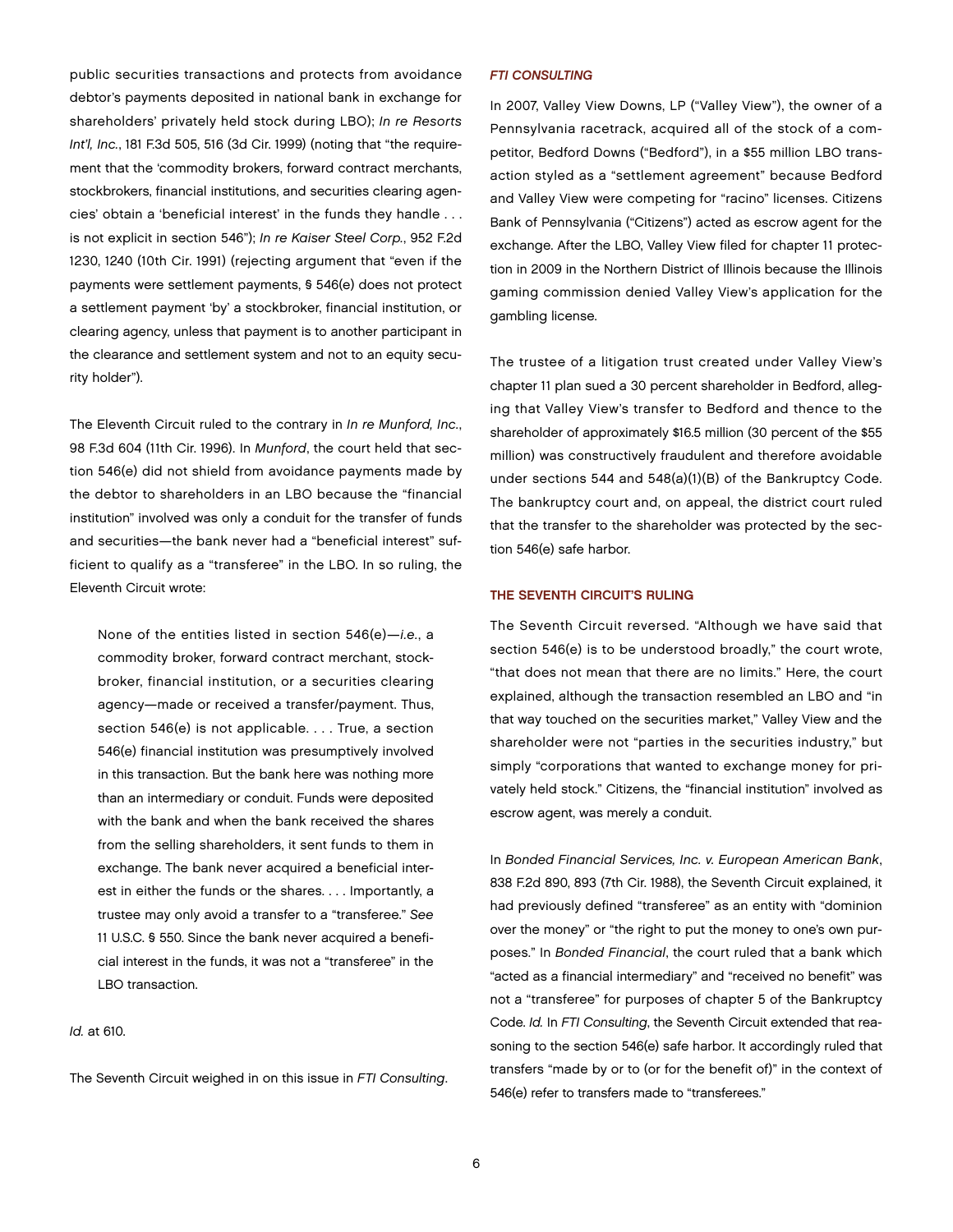# NEWSWORTHY

*Jeffrey B. Ellman (Atlanta), Dan B. Prieto (Dallas), Thomas M.Wearsch (Cleveland), Scott J. Greenberg (New York), Thomas A. Howley (Houston), Richard L. Wynne (Los Angeles), Pedro A. Jimenez (Miami and New York), James O. Johnston (Los Angeles), Heather Lennox (New York and Cleveland), Gregory M. Gordon (Dallas), David G. Heiman (Cleveland), Corinne Ball (New York), Carl E. Black (Cleveland), Bruce Bennett (Los Angeles and New York),*  and *Brad B. Erens (Chicago)* were recognized in *Best Lawyers in America* (2017) in the field of Bankruptcy and Creditor Debtor Rights/Insolvency and Reorganization Law.

*Sidney P. Levinson (Los Angeles), Carl E. Black (Cleveland), Corinne Ball (New York), James O. Johnston (Los Angeles),*  and *Bruce Bennett (Los Angeles and New York)* were recognized in *Best Lawyers in America* (2017) in the field of Litigation - Bankruptcy.

*David G. Heiman (Cleveland), Carl E. Black (Cleveland), Jeffrey B. Ellman (Atlanta), Thomas A. Wilson (Cleveland), Daniel J. Merrett (Atlanta), George R. Howard (New York),*  and *Danielle Barav-Johnson (Atlanta)* represented Alpha Natural Resources, Inc. ("ANR"), one of the largest U.S. coal producers, in connection with chapter 11 cases filed on behalf of the company and its affiliates on August 3, 2015, in the U.S. Bankruptcy Court for the Eastern District of Virginia. The bankruptcy court confirmed a plan of reorganization for ANR on July 12, 2016. Under the plan, ANR sold certain core coal assets and emerged from bankruptcy as a privately held entity.

*Ben Larkin (London)* and *Sion Richards (London)* were named "Leaders in Their Field" for Restructuring/Insolvency by *Chambers UK* (2017).

*Kevyn D. Orr (Washington)* served on a panel discussing "The Road to Restructuring on the Highway of Chapter 9: Inside the Detroit Bankruptcy and Emerging Issues in Puerto Rico" on September 15, 2016, at the Federal Bar Association Annual Meeting in Cleveland.

*Brad B. Erens (Chicago), George R. Howard (New York), Joseph M. Tiller (Chicago),* and *Bryan M. Kotliar (New York)*  were part of a team of Jones Day professionals representing

Molycorp, Inc. ("Molycorp") and 20 of its subsidiaries in connection with their chapter 11 reorganization and secured creditor buyout. Molycorp, the only U.S. supplier of rare-earth minerals, filed for chapter 11 protection in June 2015. During the bankruptcy case, Molycorp pursued a potential sale of substantially all of its assets while simultaneously negotiating with its major creditor groups regarding a stand-alone reorganization of the company. Ultimately, it was determined that Molycorp and 14 of its subsidiaries would reorganize pursuant to a chapter 11 plan which was confirmed by the bankruptcy court in April 2016. After waiting several months to obtain the necessary regulatory approvals, Molycorp successfully emerged from bankruptcy on August 31, 2016, as Neo Performance Materials. Molycorp's major creditors acquired the company and 14 of its subsidiaries in exchange for \$1.8 billion in indebtedness and other claims. Molycorp's remaining six subsidiaries were not reorganized; instead, they sold certain mineral rights and other miscellaneous assets to a separate creditor group and remain in chapter 11 cases being overseen by a chapter 11 trustee.

*Amy Edgy (Washington)* will moderate a panel discussion on September 29, 2016, regarding "Turmoil in the Energy Markets" at the 2016 Consumer and Business Bankruptcy Seminar sponsored by the Institute of Continuing Legal Education in Georgia, held in Greensboro, Georgia.

An article written by *Mark A. Cody (Chicago)* and *Mark G. Douglas (New York)* entitled "A Look At 3 Bankruptcy Remedies Lenders Commonly Use" was published in the September 2, 2016, edition of *Law360.*

*Thomas A. Howley (Houston)* gave a presentation entitled "Environmental Issues in Distressed Energy Transactions: Examining and Addressing the Interests of the State, the Public, and the Company" on September 9, 2016, at the annual meeting of the American Bar Association Business Law Section in Boston.

*Gregory M. Gordon (Dallas)* was interviewed for a panel discussion entitled "Operational and financial restructuring in the energy & natural resources sector" in the September 2016 edition of *Financier Worldwide*.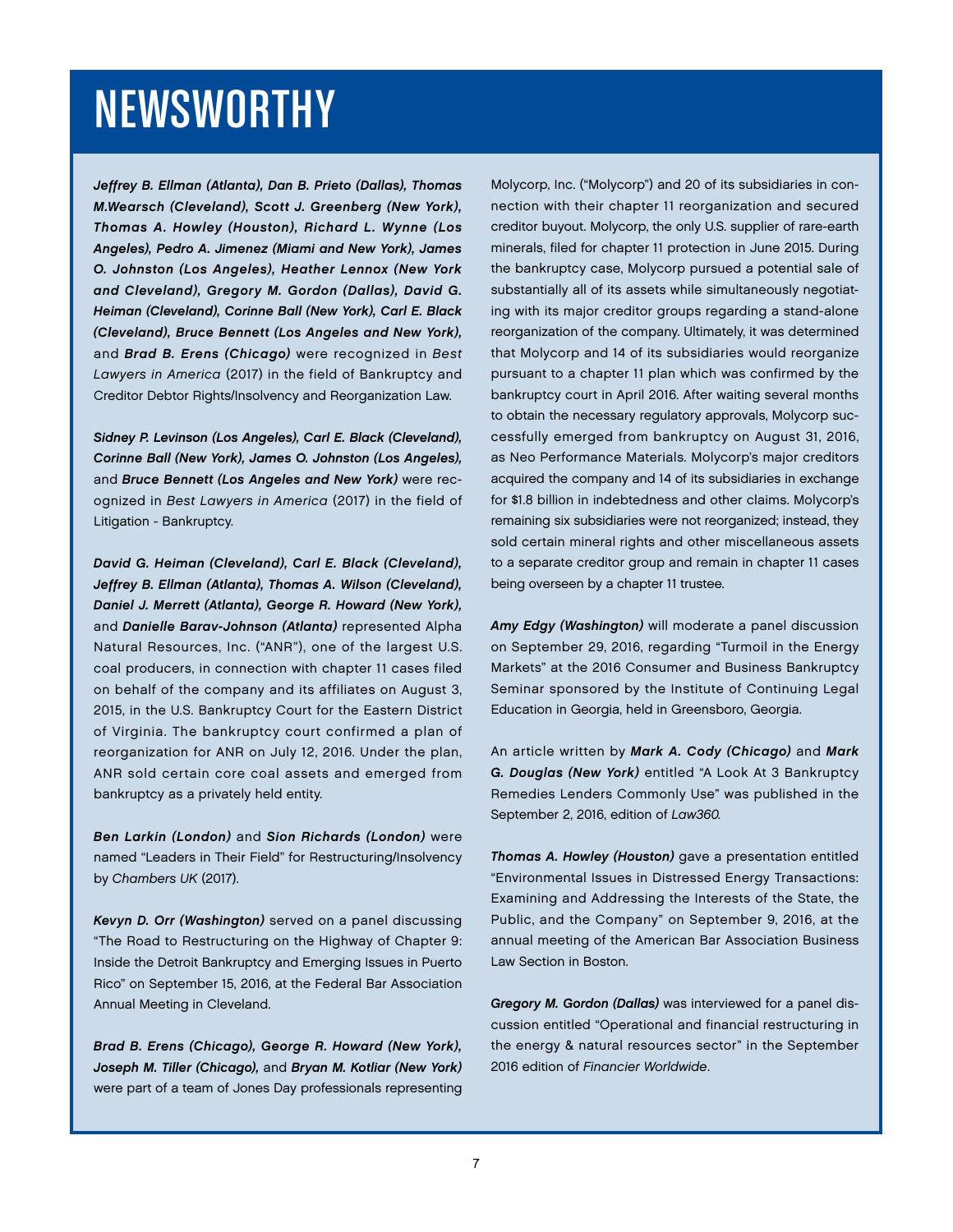Examining the history of section 546(e), the Seventh Circuit explained that nothing Congress did in originally enacting the safe harbor, or in later expanding its scope to other types of actors in the securities industry, including financial institutions, indicates "that the safe harbor applie[s] to those institutions in their capacity as intermediaries." According to the court, "the safe harbor has ample work to do when an entity involved in the commodities trade is a debtor or actual recipient of a transfer, rather than simply a conduit for funds."

*FTI Consulting* effectively rekindles a two-decadelong circuit split that had largely faded into obscurity before the Seventh Circuit chose to resurrect the minority approach articulated in *Munford* but rejected by five other circuits.

The Seventh Circuit rejected the argument that Congress effectively overruled *Munford* by adding the phrase "(or for the benefit of)" to section 546(e) as part of the Financial Netting Improvements Act of 2006, Pub. L. No. 109-390 § 5(b)(1) (2006), in response to the Eleventh Circuit's statement in *Munford* that "[t]he bank never acquired a beneficial interest in either the funds or the shares." *Munford*, 98 F.3d at 610. The Seventh Circuit acknowledged that, in *Quebecor*, the Second Circuit construed the 2006 amendment to mean that section 546(e) was satisfied if one of the designated entities made a transfer, received a transfer, or acquired a beneficial interest in the transferred assets. *See Quebecor*, 719 F.3d at 100 n.3. Even so, the Seventh Circuit wrote that "[w]e do not believe that Congress would have jettisoned *Munford*'s rule by such a subtle and circuitous route." According to the court, "If Congress had wanted to say that acting as a conduit for a transaction between non-named entities is enough to qualify for the safe harbor, it would have been easy to do that . . . [b]ut it did not."

#### **OUTLOOK**

*FTI Consulting* effectively rekindles a two-decade-long circuit split that had largely faded into obscurity before the Seventh Circuit chose to resurrect the minority approach articulated in *Munford* but rejected by five other circuits. On August 11, 2016, the shareholder defendant filed a petition asking the Seventh Circuit to rehear the case en banc, claiming that the panel ruling conflicts with those of five other circuits, as well as with decisions within the Seventh Circuit, and that the panel's decision would lead to inequitable results which Congress could not have intended. The Seventh Circuit denied the motion on August 30, 2016. It remains to be seen whether *FTI Consulting* will be overturned by the U.S. Supreme Court, should it grant a petition for certiorari to resolve the circuit split.

In the meantime, the ruling means that participants, such as selling shareholders, in LBO transactions involving companies whose solvency is questionable face different levels of exposure depending on the law on this issue in the circuit in which the LBO could later be challenged as a fraudulent transfer.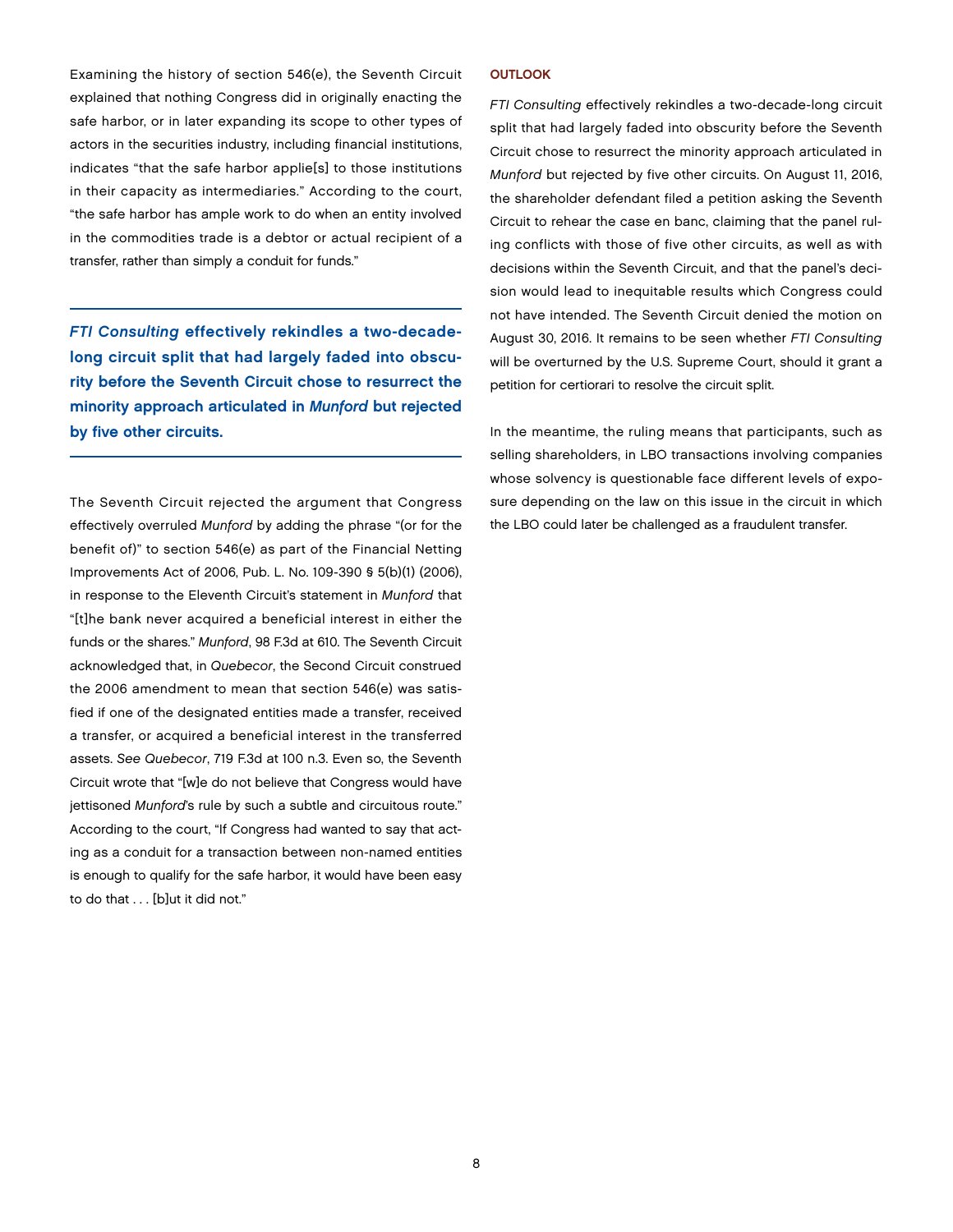## CONFLICTING RULINGS ON PREEMPTION OF STATE LAW FRAUDULENT TRANSFER CLAIMS BY SECTION 546 SAFE HARBOR CREATE UNCERTAINTY

Ben Rosenblum

In *Deutsche Bank Trust Co. Ams. v. Large Private Beneficial Owners (In re Tribune Co. Fraudulent Conveyance Litig.)*, 818 F.3d 98 (2d Cir. 2016), the U.S. Court of Appeals for the Second Circuit held that the "safe harbor" under section 546(e) of the Bankruptcy Code for settlement payments and for payments made in connection with securities contracts preempted claims under state law by creditors to avoid as fraudulent transfers prebankruptcy payments made to shareholders in connection with a leveraged buyout ("LBO") of the debtor.

While *Tribune* resolved a split on this issue within the Second Circuit, shortly after the ruling was handed down, a Delaware bankruptcy court in *PAH Litigation Trust v. Water Street Healthcare Partners, L.P. (In re Physiotherapy Holdings, Inc.)*, 2016 BL 251441 (Bankr. D. Del. June 20, 2016), elected not to follow the Second Circuit, holding instead that the state law claims assigned to a litigation trust in that case were not preempted by section 546(e). These two decisions represent differing views by sophisticated courts on the breadth of section 546(e) and its preemptive scope. While *Tribune* controls within the Second Circuit, other circuit courts of appeal have not weighed in on this issue, and litigation concerning the application of section 546(e) to state law avoidance claims in the hands of a litigation trustee will likely persist.

#### BANKRUPTCY AVOIDANCE POWERS AND LIMITATIONS

The Bankruptcy Code gives a bankruptcy trustee or chapter 11 debtor-in-possession ("DIP") the power to avoid, for the benefit of the estate, certain transfers made or obligations incurred by a debtor, including fraudulent transfers, within a specified time prior to a bankruptcy filing. Fraudulent transfers include transfers that were made with "actual" fraudulent intent—the intent to hinder, delay, or defraud creditors—as well as transfers that were "constructively" fraudulent, because the debtor received less than "reasonably equivalent value" in exchange and, at the time of the transfer, was insolvent, undercapitalized, or unable to pay its debts as such debts matured.

Fraudulent transfers can be avoided by a bankruptcy trustee or DIP for the benefit of the estate under either: (i) section 548 of the Bankruptcy Code, which creates a federal cause of action for avoidance of transfers made or obligations incurred up to two years before a bankruptcy filing, or (ii) section 544, which gives the trustee or DIP the power to avoid transfers or obligations that may be avoided by creditors under applicable nonbankruptcy law. Some state fraudulent transfer laws that may be utilized under section 544 have reach-back periods longer than two years.

Section 546 of the Bankruptcy Code imposes limitations on these avoidance powers. Among those limitations, section 546(e) prohibits, with certain exceptions, avoidance of transfers made by or to certain protected parties that are margin or settlement payments or transfers made in connection with securities, commodities, or forward contracts. The purpose of section 546(e) and other financially focused "safe harbors" in the Bankruptcy Code is to minimize "systemic risk" to the securities and commodities markets that could be caused by a financial contract counterparty's bankruptcy filing.

Like sections 544 and 548, section 546(e) is expressly directed at a bankruptcy trustee or, pursuant to section 1107(a), a DIP: "Notwithstanding sections 544, 545, 547, 548(a)(1)(B), and 548(b) of this title, *the trustee may not avoid* a transfer that is a margin payment . . . or settlement payment . . . made by or to (or for the benefit of) a [protected participant] . . . or that is a transfer made by or to (or for the benefit of) a [protected participant] . . . in connection with a securities contract . . . ." (emphasis added).

#### **PREEMPTION**

The Bankruptcy Clause of the U.S. Constitution grants authority to Congress to establish a uniform federal law of bankruptcy. U.S. CONST. art. I, § 8, cl. 4. The Supremacy Clause of the Constitution mandates that federal laws, such as those concerning bankruptcy, "shall be the supreme Law of the Land; . . . [the] Laws of any State to the Contrary notwithstanding." U.S. CONST., art. VI, cl. 2. Thus, under the doctrine of preemption, "state laws that interfere with or are contrary to federal law are preempted and are without effect pursuant to the Supremacy Clause." *In re Loranger Mfg. Corp.*, 324 B.R. 575, 582 (Bankr. W.D. Pa. 2005); *accord Hillsborough County v. Automated Medical Labs, Inc.*, 471 U.S. 707, 712 (1985).

Through the years, three types of federal law preemption over state law have been developed by the courts: (i) express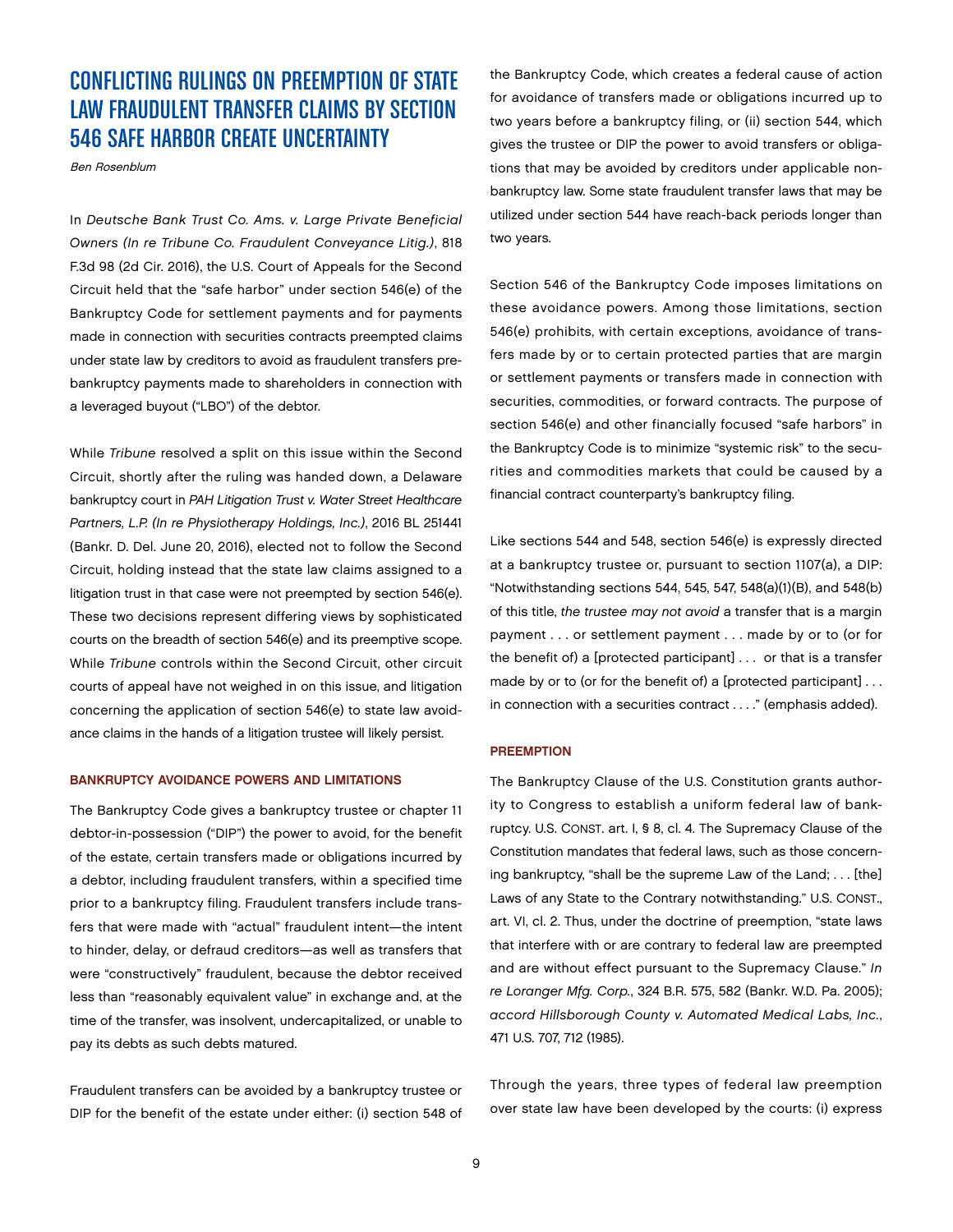preemption; (ii) field preemption; and (iii) conflict preemption. *In re Nickels Midway Pier, LLC*, 332 B.R. 262, 273 (Bankr. D.N.J. 2005). Express preemption applies "when there is an explicit statutory command that state law be displaced." *Id.* Field preemption applies when federal law "is sufficiently comprehensive to warrant an inference that Congress 'left no room' for state regulation." *In re Miles*, 294 B.R. 756, 759 (B.A.P. 9th Cir. 2003); *Hillsborough County*, 471 U.S. at 713. Conflict preemption applies if state law conflicts with federal law such that: "(1) it is impossible to comply with both state law and federal law; or (2) the state law stands as an obstacle to the accomplishment and execution of the full purposes and objectives of Congress." *Nickels Midway Pier*, 332 B.R. at 273.

*Tribune* and *Physiotherapy* represent a split of authority between the Second Circuit and the Delaware bankruptcy court on the preemptive application of section 546(e) of the Bankruptcy Code. Whereas *Tribune* interpreted the preemptive effect of section 546(e) more broadly, *Physiotherapy* limited the reach of section 546(e) by focusing on the need to protect financial markets as a whole rather than individual investors and transactions that were unlikely to implicate systemic risk.

In *Tribune* and *Physiotherapy*, the courts considered, among other things, whether section 546(e) preempts state law fraudulent transfer claims with respect to prepetition LBO transactions.

#### *TRIBUNE*

In 2007, Tribune Media Company ("Tribune") was acquired in an LBO transaction. As part of the transaction, Tribune borrowed more than \$11 billion of secured debt, of which more than \$8 billion was used to cash out existing shareholders. A year or so later, Tribune filed for chapter 11 relief in the District of Delaware. The fraudulent transfer suits followed.

After the bankruptcy court confirmed Tribune's chapter 11 plan in July 2012, the official committee of unsecured creditors was granted standing to pursue the bankruptcy estate's claims against Tribune's cashed-out shareholders. The committee asserted actual fraudulent transfer claims against the defendants, but not constructive fraudulent transfer claims. Instead,

the bankruptcy court conditionally lifted the bankruptcy stay to allow creditors to assert state law constructive fraudulent transfer claims outside of the bankruptcy. Individual creditors filed suit across the country, and the actions were consolidated in a multidistrict litigation proceeding in the U.S. District Court for the Southern District of New York. The defendants moved to dismiss the suits on the basis that section 546(e) of the Bankruptcy Code barred such constructive fraudulent transfer claims.

The district court rejected the argument that section 546(e) of the Bankruptcy Code preempts the claims, but it nonetheless granted dismissal because the automatic stay deprived the individual creditors of standing to sue while the official committee's suit was ongoing. The Second Circuit affirmed the dismissal but disagreed with the district court's reasoning. According to the Second Circuit, the Delaware bankruptcy court had lifted the automatic stay, and it was, therefore, not an impediment to filing suit. However, the Second Circuit ruled, the claims nonetheless had to be dismissed because section 546(e) of the Bankruptcy Code preempts creditor state law fraudulent transfer suits under the circumstances.

Prior to *Tribune*, lower courts within the Second Circuit had come to various conclusions with respect to the preemptive scope of section 546(e) of the Bankruptcy Code. In *Tribune*, the Second Circuit concluded that the purposes and history of section 546(e) preempted the claims before the court.

At the outset, the court rejected the argument for a strong presumption against preemption in this context. Claims under section 544 of the Bankruptcy Code, the Second Circuit explained, are federal law claims, not state law claims, and any state law claims in this context could proceed only by the grace of federal authority. Thus, the court concluded, it was wrongheaded to apply a robust presumption against preemption, as there was no measurable concern about federal intrusion into traditional state law domains.

The Second Circuit also viewed the purpose and history of section 546(e) of the Bankruptcy Code as justifying preemption. The narrowest purpose of section 546(e) of the Bankruptcy Code, according to the court, is to safeguard intermediaries from avoidance claims between the intermediaries' customers. Yet even that narrow purpose would be frustrated if creditors could assert constructive fraudulent transfer claims against intermediaries.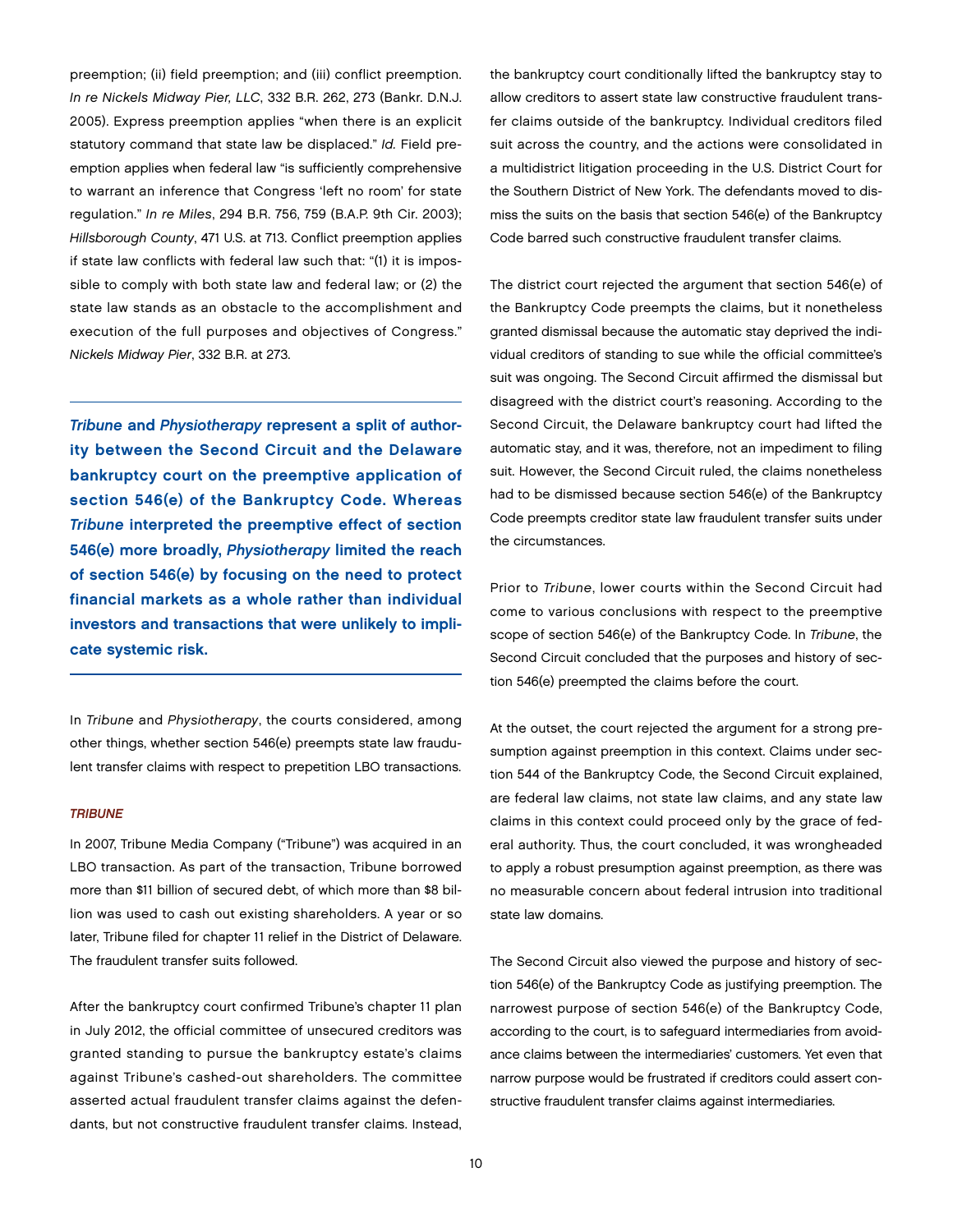Moreover, the Second Circuit viewed section 546(e)'s purpose as extending to much more than intermediaries. Instead, the court reasoned, the history and language of the section reflect a concern regarding the use of avoidance powers against not only a bankrupt intermediary, but any bankrupt customer or participant in the securities markets. The court also observed that Congress had a larger purpose in mind—namely, to promote finality and certainty for investors by limiting the circumstances under which securities transactions could be unwound to situations involving intentional fraud. These purposes not only comport with section 546(e)'s history, the court explained, but make good policy. According to the Second Circuit, a contrary interpretation would result in a lack of protection against unwinding securities transactions that could, in turn, create substantial deterrents to investing in the securities markets. This would unjustifiably create new and substantial risks to market participants and increase monitoring costs.

Accordingly, the Second Circuit concluded that section 546(e)'s language, its history, its purposes, and the policies embedded in the securities laws and elsewhere lead to the conclusion that the safe harbor was intended to preempt the claims before it.

#### *PHYSIOTHERAPY*

Just a few months after *Tribune* was decided, a Delaware bankruptcy court refused to interpret section 546(e) of the Bankruptcy Code to preclude a litigation trustee from pursuing state law constructive fraudulent transfer claims arising from the LBO of a debtor.

In 2012, a private equity firm acquired Physiotherapy Holdings, Inc. ("Physiotherapy") through a reverse-triangular merger. The transaction was financed by, among other things, the issuance of senior notes that were assumed by the new Physiotherapy. As part of the transaction, Physiotherapy's prior owners received hundreds of millions of dollars for their interests in the company.

On November 12, 2013, Physiotherapy filed a prepackaged chapter 11 case in the District of Delaware. The bankruptcy court confirmed the prepackaged chapter 11 plan, which provided for, among other things, the creation of a litigation trust and the assignment of claims to the trust by consenting senior noteholders. On September 1, 2015, the litigation trustee commenced suit against, among other parties, Physiotherapy's prior owners.

In substance, the complaint alleged that Physiotherapy's prior owners had been engaged in accounting fraud for years prior to the LBO. According to the litigation trustee, through the LBO transaction, Physiotherapy incurred a massive amount of new debt that was predicated on false financial statements and used to cash out Physiotherapy's former owners for inadequate consideration. On the basis of those allegations, the complaint sought to avoid and recover certain transfers (including the payments to the prior owners) as actual and constructive fraudulent transfers under federal and state law.

As in *Tribune*, the defendants in *Physiotherapy* argued that the payments made to the defendants were immune from avoidance as constructive fraudulent transfers under section 546(e) of the Bankruptcy Code. However, unlike in *Tribune*, the court allowed such claims to proceed.

According to the bankruptcy court, *Tribune* was not binding upon it. Moreover, for several reasons, the bankruptcy court found the lower court decisions in the Second Circuit more persuasive than the reasoning in *Tribune*.

First, the bankruptcy court found persuasive the argument that states traditionally occupied the field of fraudulent transfer law and that applying the presumption against preemption was therefore appropriate.

Second, while the section 546(e) safe harbor was designed to protect against systemic risk, there was little support, in the bankruptcy court's view, for the Second Circuit's focus on promoting finality for individual investors.

Third, the bankruptcy court found it meaningful that, unlike in *Tribune*, Physiotherapy had no public shareholders. Indeed, the two former shareholders of Physiotherapy controlled 90 percent of the company's stock, and therefore, the bankruptcy court could see no potential systemic ripple effect.

Fourth, the bankruptcy court accepted as persuasive certain statutory arguments that the Second Circuit rejected. Specifically, the bankruptcy court credited arguments that other provisions of the Bankruptcy Code demonstrate how Congress goes about expressing preemptive intent. For instance, section 544(b)(2) states that "[a]ny claim by any person to recover a transferred contribution described in the preceding sentence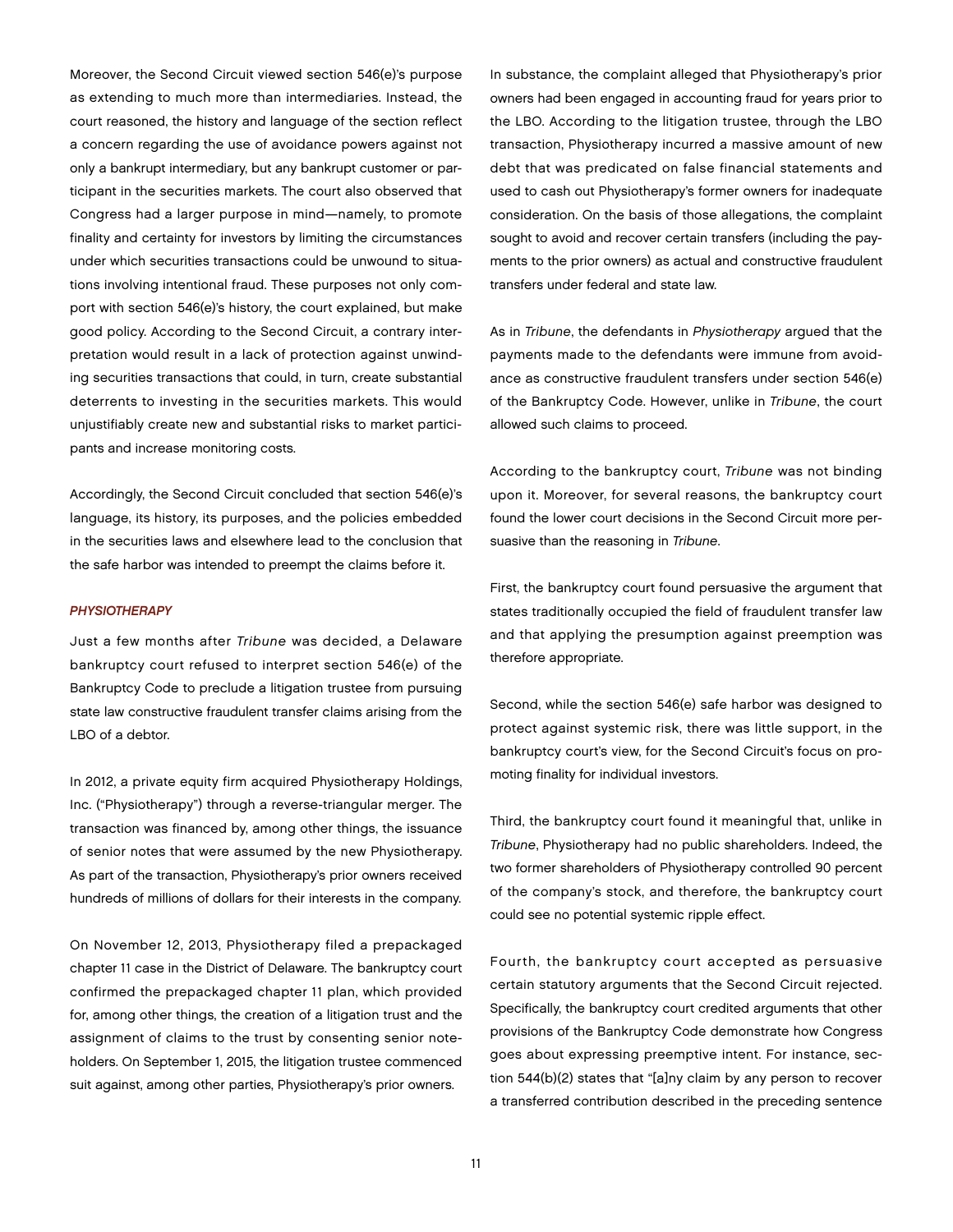under Federal or State law in a Federal or State court shall be preempted by the commencement of the case." Section 546(e) of the Bankruptcy Code, by contrast, does not contain such express preemption language.

Fifth, unlike in *Tribune*, the defendants in *Physiotherapy* had allegedly acted in bad faith. The bankruptcy court found this meaningful because reading section 546(e) to apply to that situation would run counter to other important congressional policies of protecting creditors from being defrauded by corporate insiders.

On the basis of these and other factors, the bankruptcy court refused to hold that the section 546(e) safe harbor preempted the state law fraudulent transfer claims before it.

#### **OUTLOOK**

*Tribune* and *Physiotherapy* represent a split of authority between the Second Circuit and the Delaware bankruptcy court on the preemptive application of section 546(e) of the Bankruptcy Code. Whereas *Tribune* interpreted the preemptive effect of section 546(e) more broadly, *Physiotherapy* limited the reach of section 546(e) by focusing on the need to protect financial markets as a whole rather than individual investors and transactions that were unlikely to implicate systemic risk. Although *Tribune* and *Physiotherapy* involved somewhat different circumstances in which the state claims were not being asserted by the bankruptcy trustee or the DIP, the two opinions signal that the preemptive scope of section 546(e) remains uncertain, at least outside the Second Circuit.

The creditors in *Tribune* filed a petition on September 9, 2016, asking the U.S. Supreme Court to review the Second Circuit's ruling. A petition for a writ of certiorari to review a decision in a companion case, *Whyte v. Barclays Bank PLC*, 2016 BL 90805 (2d Cir. Mar. 24, 2016), in which the Second Circuit concluded that the separate section 546(g) safe harbor "impliedly preempts" a chapter 11 plan litigation trustee from bringing state law fraudulent transfer actions seeking to avoid swap transactions, was filed on August 19, 2016.

The bankruptcy court's ruling in *Physiotherapy* has also been appealed, but it is unclear at this juncture whether the appeal will be heard by a Delaware district court or the U.S. Court of Appeals for the Third Circuit.

## NEW YORK'S RESTRICTIVE INTERPRETATION OF COMMON INTEREST DOCTRINE UNLIKELY TO HAVE SIGNIFICANT IMPACT IN BANKRUPTCY

Aaron M. Gober-Sims

On June 9, 2016, the New York State Court of Appeals, in *Ambac Assur. Corp. v. Countrywide Home Loans*, 2016 BL 184648 (N.Y. June 9, 2016), reversed a lower court decision, consistent with the overwhelming majority of federal court decisions, that the common interest doctrine under New York law is not limited to communications made in connection with pending or reasonably anticipated litigation. In so ruling, the New York Court of Appeals distanced itself from the approach applied in most federal courts and in other states with a significant volume of corporate transactions, such as Delaware and California. However, the impact of this development in bankruptcy cases, where courts generally apply federal law and treat bankruptcy as a form of litigation, may be limited.

#### THE COMMON INTEREST DOCTRINE

The common interest doctrine, which in most jurisdictions is an extension of the attorney-client privilege and the work product doctrine, serves to protect the confidentiality of information and documents that are shared by attorneys representing different clients with aligned legal interests. Although issues concerning the common interest doctrine must usually be analyzed under the relevant state law, the general rule is that parties invoking the privilege must demonstrate that: (1) the communication was made by separate parties in the course of a matter of common interest; (2) the communication was designed to further that effort; and (3) the privilege was not otherwise waived. *Velo Holdings, Inc. v. Paymentech, LLC (In re Velo Holdings, Inc.)*, 473 B.R. 509, 514 (Bankr. S.D.N.Y. 2012); *In re Leslie Controls, Inc.*, 437 B.R. 493, 496 (Bankr. D. Del. 2010).

The first element requires that the communication be made between separate parties in the course of a matter of common interest. However, the common interest doctrine is not limited to parties who are perfectly aligned on the same side of a single litigation. Rather, "the doctrine applies where parties demonstrate actual cooperation toward a common legal goal with respect to the documents [that] they seek to withhold." *Costello v. Poisella*, 291 F.R.D. 224, 232 (N.D. Ill. 2013). Thus, the common interest doctrine does not require complete agreement or accord among the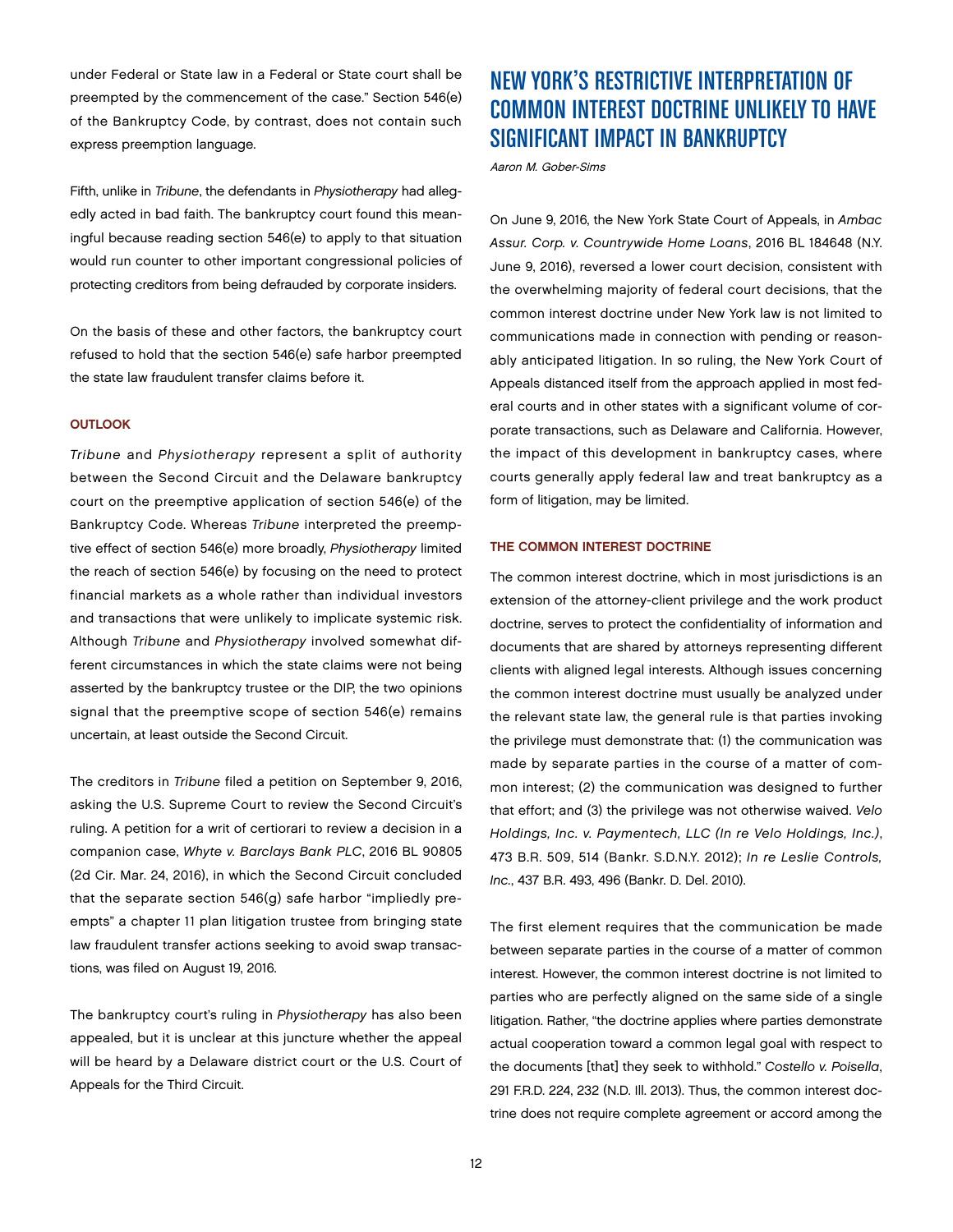parties. The focus of an inquiry concerning the common interest doctrine should be the purpose for which the information was disclosed among the parties asserting a common interest.

The second element requires that the purpose of the communication at issue be to further the common interest shared among the parties. Stated otherwise, the existence of a theoretical common interest is not sufficient; parties must affirmatively demonstrate a collective cooperation in the development of a shared legal strategy. *Leslie Controls, Inc.*, 437 B.R. at 496–97.

The third element simply requires that the parties have not otherwise waived the attorney-client privilege or protections afforded under the work product doctrine. *Id.*

#### *AMBAC ASSURANCE*

In 2007, Countrywide Home Loans ("Countrywide") and Bank of America ("BOA") began negotiating a merger. The merger was publicly announced on January 11, 2008, and closed on July 1, 2008. After the merger was consummated, Ambac Assurance Corporation ("Ambac") sued Countrywide, alleging that Countrywide had breached contractual representations, fraudulently misrepresented the quality of certain loans, and fraudulently induced Ambac to guarantee certain loans. Ambac also named BOA as a defendant in the action on the basis of its merger with Countrywide.

In November 2012, BOA refused to produce approximately 400 communications made during its merger negotiations with Countrywide, notwithstanding the fact that the communications took place after the merger was announced but before the merger was consummated. BOA argued that New York's common interest doctrine protected the communications from discovery because the communications pertained to legal issues which the companies needed to resolve jointly in anticipation of the merger closing. These issues included filing disclosure statements, securing regulatory approvals, reviewing contractual obligations to third parties, maintaining employee benefit plans, and obtaining legal advice on state and federal tax consequences. In addition, the merger agreement signed by BOA and Countrywide required them to share privileged information relating to these issues. Thus, BOA argued that the merger agreement was evidence of the shared legal interest of BOA and Countrywide in the successful completion of the merger.

Ambac moved to compel production of the communications, arguing, among other things, that the parties did not share a common legal interest in litigation or anticipated litigation at the time of the communications. According to Ambac, because BOA and Countrywide failed to share a common legal interest in litigation or anticipated litigation at the time of the communications, they waived the attorney-client privilege when they voluntarily shared confidential material.

A special referee appointed to handle privilege disputes ruled in favor of Ambac, reasoning that New York law required a common legal interest in litigation or anticipated litigation in order for the common interest doctrine to apply. BOA moved to vacate the special referee's decision, but the New York Supreme Court denied the motion. *See Ambac Assur. Corp. v. Countrywide Home Loans, Inc.*, 2013 BL 285640 (N.Y. Sup. Ct. Oct. 16, 2013).

BOA appealed to the Appellate Division, which reversed, holding that "in today's business environment, pending or reasonably anticipated litigation is not a necessary element of the common-interest privilege." *Ambac Assur. Corp. v. Countrywide Home Loans, Inc.*, 124 A.D.3d 129, 130 (N.Y. App. Div. 2014). The Appellate Division noted that communications between a single party and counsel are privileged, regardless of whether litigation is anticipated or pending, and it reasoned that imposing the anticipated or pending litigation element on communications between two parties with a common legal interest could not be reconciled with the purposes underlying the attorneyclient privilege. The Appellate Division also noted that federal courts have overwhelmingly rejected a litigation requirement in the context of the common interest doctrine.

The New York State Court of Appeals reversed on appeal. It explained that requiring pending or anticipated litigation limits use of the common interest doctrine to situations where the benefit and necessity of communications are at their highest and the potential for misuse is minimal. The court also noted that when businesses share a common interest in closing a transaction, their shared interest in the transaction's completion is already an adequate incentive for exchanging the information necessary to achieve that end. As such, the court concluded, any benefits that supported an expansion of the common interest doctrine were outweighed by the substantial loss of relevant evidence and the potential for abuse.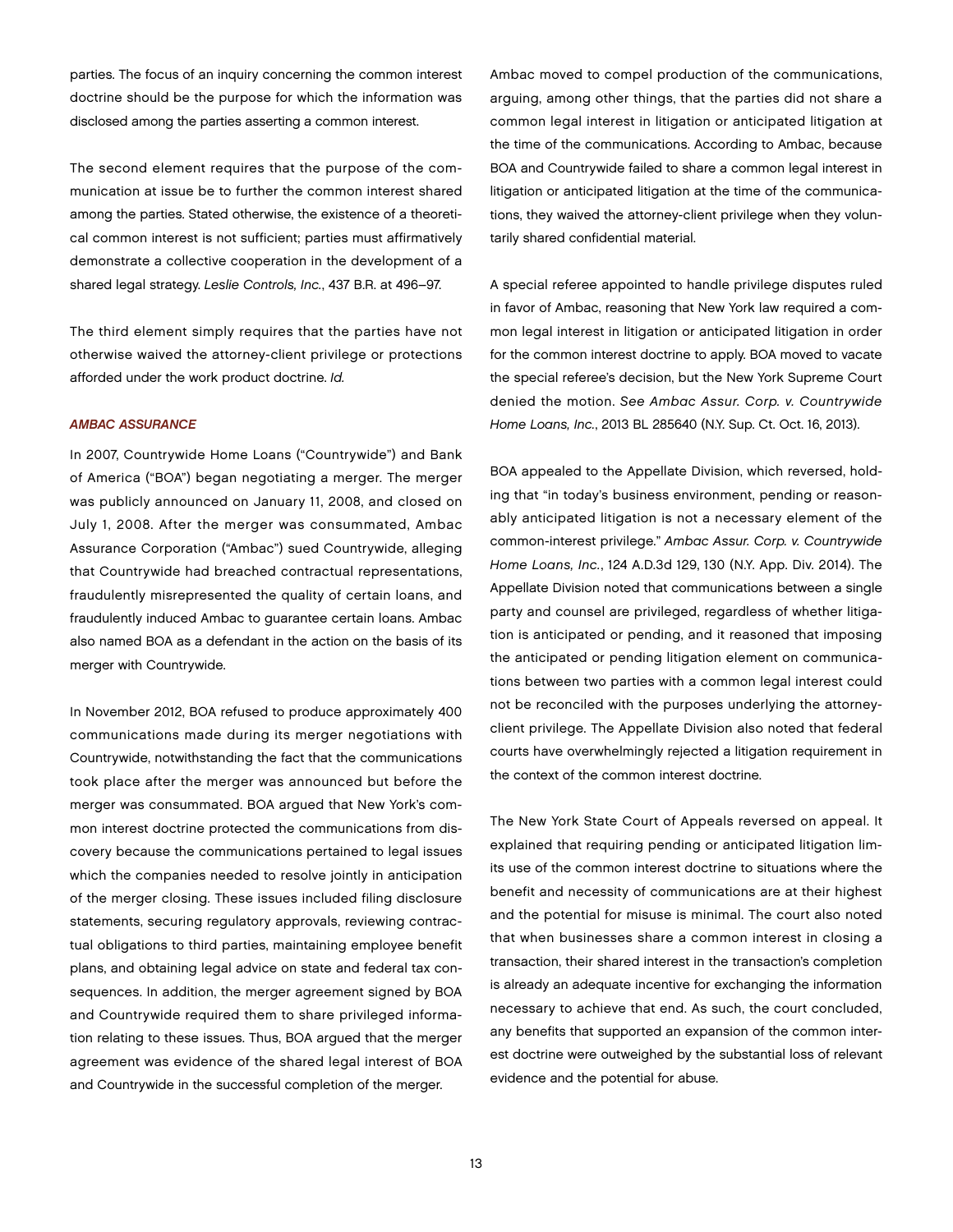After *Ambac*, parties in New York seeking to invoke the common interest doctrine must demonstrate that: (1) the communication was made with respect to legal advice in pending or reasonably anticipated litigation in which the parties have a common legal interest; (2) the communication was designed to further the common legal interest; and (3) the privilege was not otherwise waived. Federal and state courts in Texas, which also has a large volume of mergers and commercial disputes, have adopted a similar approach. *See U.S. v. Newell*, 315 F.3d 510, 525 (5th Cir. 2002) (the Fifth Circuit requires a palpable threat of litigation for the common interest doctrine to apply); *In re XL Specialty Ins. Co.*, 373 S.W.3d 46, 51–52 (Tex. 2012) ("Texas requires that the communications be made in the context of a pending action. . . . Thus, in jurisdictions like Texas, which have a pending action requirement, no commonality of interest exists absent actual litigation."). Like New York, Texas imposes this requirement because it "restricts the opportunity for misuse [and] limits the privilege to situations where the benefit and the necessity are at their highest." *XL Specialty*, 373 S.W.3d at 51–52 (internal quotations omitted).

Even in jurisdictions requiring pending or anticipated litigation to invoke the common interest doctrine, *Ambac* and its reasoning may not have a significant impact on whether communications made in anticipation of or during a bankruptcy case are protected by the common interest doctrine. This is because communications made in anticipation of or during a bankruptcy case should be protected by the doctrine because bankruptcy is generally deemed by the courts to qualify as litigation for purposes of the common interest doctrine.

This differs from the approach taken in many other states, including Delaware and California. Parties in Delaware can invoke the common interest doctrine absent pending or anticipated litigation. *See*, *e.g.*, *3Com Corp. v. Diamond II Holdings, Inc.*, 2010 BL 133915 (Del. Ch. May 31, 2010) (Delaware's common interest doctrine is applicable when two companies have a common interest in the approval of a merger). However, parties in Delaware can invoke the common interest doctrine only if the communications primarily concern legal advice. *See Glassman v. Crossfit, Inc.*, 2012 BL 270254 (Del. Ch. Oct. 12, 2012) ("The common-interest doctrine does not protect communications between parties, or even between their attorneys, when those communications primarily concern a common commercial objective.") (internal citations omitted).

Similarly, California does not require pending or anticipated litigation to invoke the common interest doctrine. Parties must establish: (i) a common interest in securing legal advice related to the same matter; and (ii) that the communications were made to advance the parties' shared interest in securing legal advice on the common matter. *See Seahaus La Jolla Owners Assn. v. Superior Court*, 169 Cal. Rptr. 3d 390 (Cal. App. 4th Dist. 2014).

#### IMPACT ON COMMUNICATIONS MADE IN ANTICIPATION OF OR DURING BANKRUPTCY

The common interest doctrine applies in bankruptcy. *See*, *e.g.*, *In re Mortg. & Realty Trust*, 212 B.R. 649 (Bankr. C.D. Cal. 1997). In bankruptcy cases, the doctrine has been applied to communications between a debtor and an ad hoc committee, a future asbestos claims representative, a creditors' committee, an affiliate of the debtor, and a creditor. *See*, *e.g.*, *In re Tribune Co.*, 2011 Bankr. LEXIS 299, at \*4 (Bankr. D. Del. Feb. 23, 2011) (discussing federal common law and Delaware law); *Leslie Controls*, 437 B.R. at 496 (citing federal court rulings); *Kaiser Steel Corp. v. Frates*, 84 B.R. 202, 205 (Bankr. D. Colo. 1988) (citing federal common law and state law); *In re Quigley Co.*, 2009 Bankr. LEXIS 1352, at \*1 (Bankr. S.D.N.Y. Apr. 24, 2009) (applying federal common law); *Village at Lakeridge, LLC v. United States Bank N.A. (In re Village at Lakeridge, LLC)*, 2013 BL 370668 (B.A.P. 9th Cir. Apr. 5, 2013) (applying federal common law), *aff'd*, 814 F.3d 993 (9th Cir. 2016).

It remains to be seen if *Ambac* and its reasoning will have any significant impact on whether communications made in anticipation of or during a bankruptcy case are protected by the common interest doctrine. For a couple of reasons, however, the impact may be limited. First, bankruptcy courts, in determining matters of privilege, generally apply federal common law, which generally does not impose a litigation requirement for the common interest doctrine to apply (see the cases cited above). Second, "bankruptcy itself constitutes litigation for purposes of delineating privilege." *Brown v. Adams (In re Fort Worth Osteopathic Hosp., Inc.)*, 2008 Bankr. LEXIS 3156, at \*44 (Bankr. N.D. Tex. Nov. 14, 2008); *see also In re McDowell*, 483 B.R. 471, 494 (Bankr. S.D. Tex. 2012) ("The Fifth Circuit has implied that the filing of a bankruptcy petition itself creates litigation."); *Tri-State Outdoor Media Group, Inc. v. Official Comm. of Unsecured*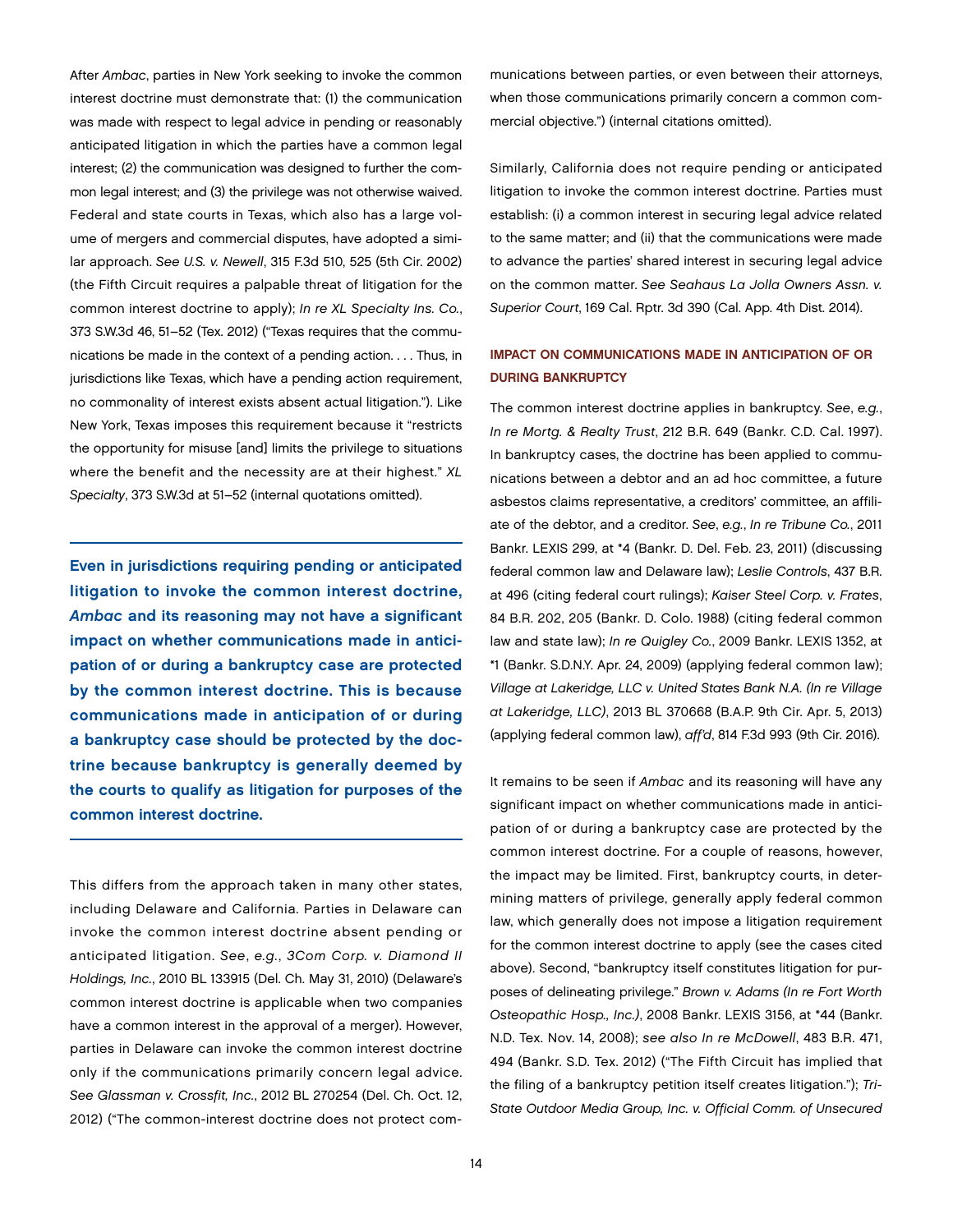*Creditors (In re Tri-State Outdoor Media Group, Inc.)*, 283 B.R. 358, 364 (Bankr. M.D. Ga. 2002) ("While Bankruptcy is not entirely litigation, it is an adversarial proceeding, particularly when considering the rights of the debtor versus the rights of an unsecured creditor.").

*McDowell* is illustrative in this regard. In that case, which involved the application of Fifth Circuit law (which is relatively restrictive) on the common interest doctrine, the bankruptcy court reasoned that the filing of a bankruptcy petition constitutes litigation because: (1) the filing of a bankruptcy petition imposes the automatic stay on all creditors; (2) the automatic stay is nothing more than an injunction; and (3) injunctions can be obtained only through the filing of a lawsuit. As such, the *McDowell* court held that documents prepared in anticipation of a bankruptcy filing were protected by the common interest doctrine.

Similarly, the court in *Quigley* held that a debtor's bankruptcy was considered litigation for purposes of the work product doctrine. The court reasoned that "[a]sbestos bankruptcies, by their nature, are designed to stop existing and threatened litigation." Similarly, in *Osherow v. Vann (In re Hardwood P-G, Inc.)*, 403 B.R. 445, 460 (Bankr. W.D. Tex. 2009), the bankruptcy court held that the common interest doctrine was applicable to a report which was prepared by the debtors' forensic accountants and shared with the official committee of unsecured creditors as well as certain of the debtors' lenders. The court reasoned that although the Fifth Circuit requires pending or anticipated litigation to trigger the common interest doctrine, this element was satisfied when the parties who received the report agreed to work together to confirm a chapter 11 plan of liquidation.

#### **CONCLUSION**

Even in jurisdictions requiring pending or anticipated litigation to invoke the common interest doctrine, *Ambac* and its reasoning may not have a significant impact on whether communications made in anticipation of or during a bankruptcy case are protected by the common interest doctrine. This is because communications made in anticipation of or during a bankruptcy case should be protected by the doctrine because bankruptcy is generally deemed by the courts to qualify as litigation for purposes of the common interest doctrine. Nevertheless, careful attention to the law of the jurisdiction involved is warranted to determine whether particular communications would be protected under this doctrine.

## RULING PROVIDES GUIDANCE ON STANDARD TO REOPEN FULLY ADMINISTERED CHAPTER 11 CASE "FOR OTHER CAUSE"

Anna Kordas

Section 350(b) of the Bankruptcy Code permits a bankruptcy court under certain circumstances to reopen a bankruptcy case even after the estate has been fully administered and the case is closed. In *In re Atari*, 2016 BL 125936 (Bankr. S.D.N.Y. Apr. 20, 2016), the U.S. Bankruptcy Court for the Southern District of New York explored the circumstances under which it may be appropriate to reopen a closed chapter 11 case. The court ruled that "other cause" existed to reopen the case under section 350(b) because, among other things, the bankruptcy court, rather than a foreign court, was a more appropriate forum to adjudicate disputes, including the enforceability of releases, concerning a confirmed chapter 11 plan which implemented a global settlement among the debtor and other stakeholders.

#### CLOSING AND REOPENING BANKRUPTCY CASES

Generally, after a bankruptcy estate has been "fully administered"—e.g*.*, the debtor's chapter 11 plan has been confirmed, all bankruptcy claims have been resolved, and the plan is "substantially consummated"—the court, pursuant to section 350(a) of the Bankruptcy Code, is required to close the case by issuing a "final decree" in accordance with Rule 3022 of the Federal Rules of Bankruptcy Procedure (the "Bankruptcy Rules"). Once a case is closed, the bankruptcy court's jurisdiction over the debtor and its estate normally terminates.

However, section 350(b) of the Bankruptcy Code and Bankruptcy Rule 5010 authorize the court, on motion of the debtor or another party in interest, to reopen a closed bankruptcy case "to administer assets, to accord relief to the debtor, or for other cause." Pursuant to Bankruptcy Rule 9024(1), a motion to reopen a case is not subject to the one-year time limit that generally applies to motions for relief from an order of the court. A decision on a motion to reopen is committed to the sound discretion of the bankruptcy court.

Common reasons that have warranted reopening a closed case under section 350(b) include: (i) the discovery of unadministered assets which were unknown at the time of closure; (ii) amending schedules to add a previously omitted debt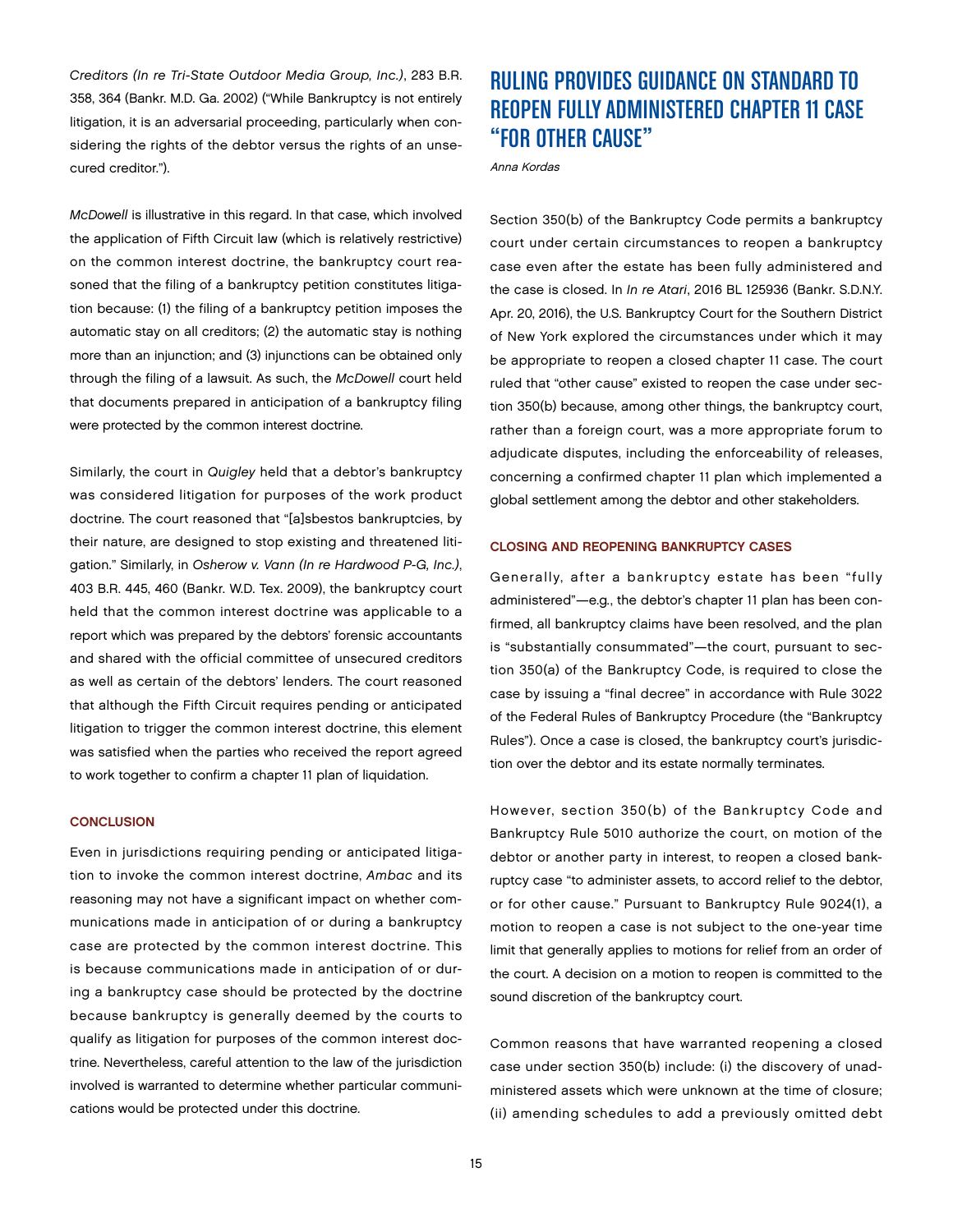or creditor; (iii) avoiding a lien impairing exempt property; (iv) granting the debtor a discharge if the case was closed before a discharge was granted; and (v) enforcing the discharge injunction under section 524(a) of the Bankruptcy Code. *See generally* COLLIER ON BANKRUPTCY ¶ 350.03 (16th ed. 2016).

*Atari* illustrates the circumstances that rise to the level of "other cause" to reopen a closed bankruptcy case under section 350(b) of the Bankruptcy Code. In addition, the decision highlights the importance of a retention of jurisdiction provision in a chapter 11 plan.

Neither section 350(b) nor any other provision of the Bankruptcy Code specifies what constitutes "other cause" for reopening a closed case. In the absence of statutory guidance, bankruptcy courts have broad discretion in making this determination. For example, courts have granted motions to reopen a case to modify a chapter 11 plan or to interpret a provision in a previously confirmed plan. *Id.* (citing cases).

Courts are generally reluctant to reopen closed cases. Reopening a case removes the element of certainty and finality that comes with full administration of an estate and entry of a final decree. For this reason, courts consider a number of factors in determining whether reopening a case is justified under the particular circumstances of each case. For example, bankruptcy courts in the Southern District of New York have applied the following six-factor test:

- (1) The length of time that the case was closed;
- (2) Whether a nonbankruptcy forum has jurisdiction to determine the issue cited for reopening the case;
- (3) Whether prior litigation in the bankruptcy court determined that another court would be a more appropriate forum;
- (4) Whether any parties would suffer prejudice if the court grants or denies the motion to reopen;
- (5) The extent of any benefit to any party by reopening the case; and
- (6) Whether it would be futile to reopen the case because the requested relief cannot be granted.

*See In re Easley-Brooks*, 487 B.R. 400 (Bankr. S.D.N.Y. 2013); *In re PlusFunds Grp., Inc.*, 2015 BL 113361 (Bankr. S.D.N.Y. Apr. 21, 2015). The moving party bears the burden of establishing "other cause" to reopen.

The bankruptcy court in *Atari* considered a motion to reopen a closed chapter 11 case under section 350(b).

#### *ATARI*

Video arcade and video gaming industry pioneer Atari, Inc., and certain of its affiliates (collectively, "Atari") filed for chapter 11 protection in the Southern District of New York in January 2013. Atari and a nondebtor affiliate, Atari S.A. ("Atari SA"), proposed a chapter 11 plan that provided for a global settlement among Atari; Atari SA; Alden Global Recovery Master Fund, L.P. ("Alden"), a prepetition lender to Atari under a €20 million credit facility (the "credit agreement"); and the official creditors' committee.

The proposed plan provided significant debt relief to Atari SA and another nondebtor affiliate, Atari Europe, as well as Atari, and modified Alden's rights under the credit agreement. Atari SA and Atari Europe were signatories to the credit agreement, but Atari was not, although certain of its intellectual property ("IP") assets acted as security for the obligations of Atari SA and Atari Europe under the agreement. Among other things, the plan provided that Alden waived its right to receive distributions from Atari or to enforce its security interest in Atari's IP assets. In addition, Atari SA and Atari Europe waived their intercompany claims against Atari, which also served as collateral under the credit agreement.

The plan also provided for broad mutual releases. Finally, the plan provided that the bankruptcy court would retain exclusive jurisdiction to determine disputes arising in connection with the interpretation, implementation, and enforcement of the plan or the confirmation order and authorized the court to "issue . . . orders in aid of [the plan's] execution, enforcement, implementation, and consummation."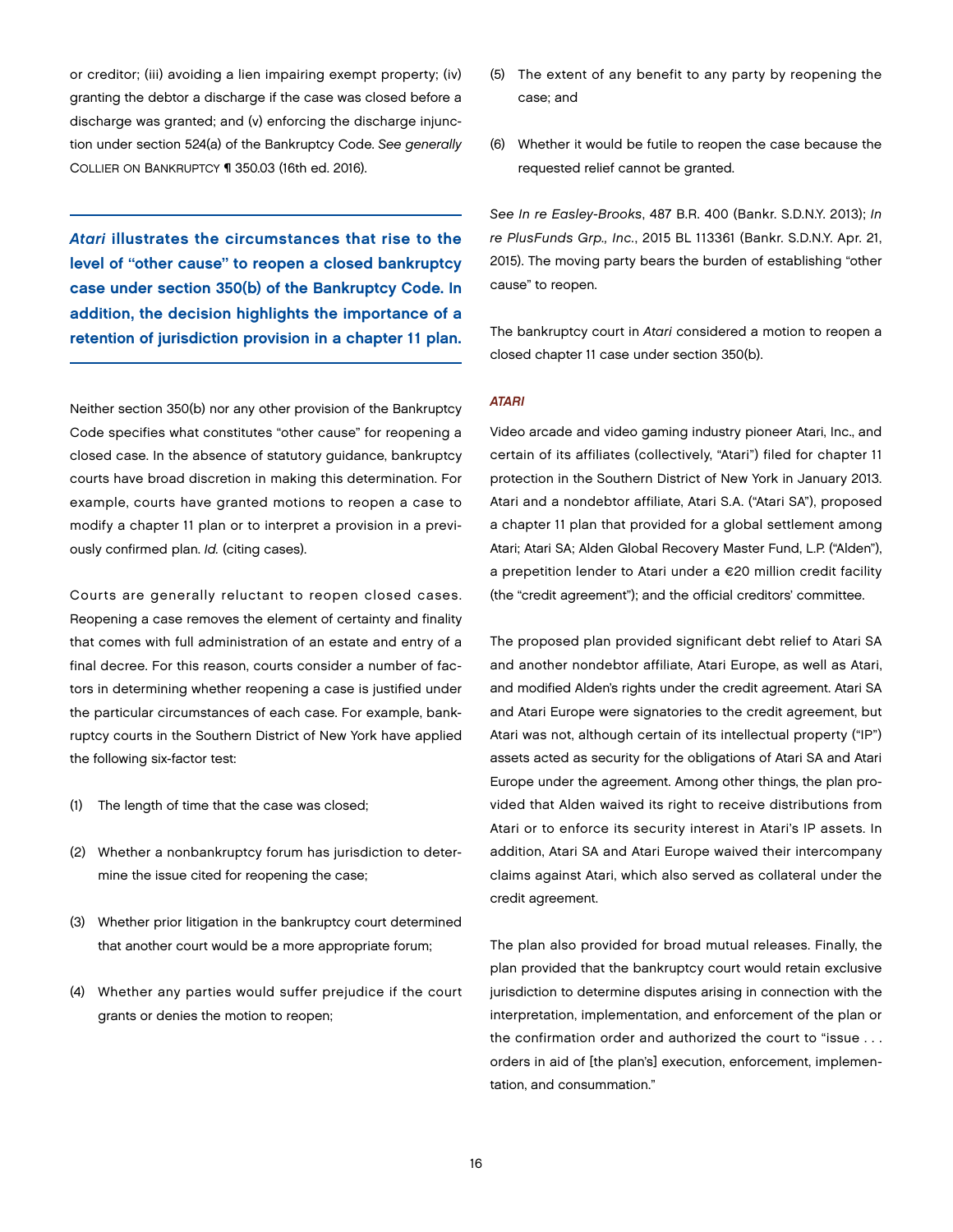The court confirmed the plan in December 2013. Shortly after the plan became effective, the parties to the credit agreement and reorganized Atari entered into an amendment to the credit agreement whereby, among other things, reorganized Atari pledged substantially all of its assets as additional collateral to secure the obligations of Atari SA and Atari Europe.

A final decree closing Atari's chapter 11 case was issued in June 2014. More than a year afterward, a dispute arose among the parties to the amended credit agreement over alleged overpayments. After Alden declared an event of default under the agreement and notified Atari of its intent to foreclose on the IP collateral, Atari sued Alden in the Commercial Court of Paris seeking, among other things, a stay of enforcement of Alden's rights, recovery of the overpayments, and damages for wrongful foreclosure. Alden then filed a motion with the U.S. bankruptcy court to reopen Atari's chapter 11 case for the purpose of staying the French litigation and enforcing the confirmed plan.

#### THE BANKRUPTCY COURT'S RULING

The bankruptcy court applied the six-factor test described previously to determine whether Atari's chapter 11 case should be reopened under section 350(b) "for other cause." It concluded that all six factors weighed in favor of granting the requested relief. The court found, among other things, that:

- (i) Although Atari's chapter 11 case had been closed for more than one year, Alden filed its motion to reopen the case only three months after the French litigation was commenced (factor one);
- (ii) While another forum—the Commercial Court of Paris also had jurisdiction to interpret and, if necessary, enforce the releases contained in Atari's chapter 11 plan, the U.S. bankruptcy court expressly had jurisdiction to interpret and enforce its own prior orders even postconfirmation, and in the bankruptcy court's view, it was a more appropriate forum to adjudicate disputes, including the enforceability of releases, concerning Atari's reorganization and the global settlement (factors two and three);
- (iii) Although the obligation to defend a claim in another forum is not typically the type of "legal prejudice" that is relevant to a section 350(b) inquiry, Alden would have been unduly prejudiced by having to litigate in a different forum issues relating to the scope of the chapter 11 plan's release provisions because, as part of the global settlement, the parties agreed to litigate those issues before the bankruptcy court (factor four);
- (iv) Reopening the cases to enforce rights that were bargained for in a confirmed chapter 11 plan constitutes sufficient "benefit" to justify reopening the cases (factor five); and
- (v) It was not clear at the outset that no relief would be forthcoming if the cases were reopened because Alden made "at least a colorable claim" that the releases entitled Alden to an injunction barring the pending French litigation (factor six).

The bankruptcy court rejected Atari's argument that, even though the court had jurisdiction to consider the issues raised in the motion to reopen, it should abstain from exercising that jurisdiction because the litigation before the French court was filed first, the parties to the actions were the same, and the issues raised in the French litigation were sufficiently similar to the issues raised in the motion. According to the court, because the main inquiry in this case was interpretation and enforcement of its own prior order, abstention in favor of the French court was not appropriate.

#### **OUTLOOK**

*Atari* illustrates the circumstances that rise to the level of "other cause" to reopen a closed bankruptcy case under section 350(b) of the Bankruptcy Code. In addition, the decision highlights the importance of a retention of jurisdiction provision in a chapter 11 plan. Careful attention should be devoted to the drafting of such a provision if the plan proponent and other stakeholders involved want to ensure that disputes regarding the plan's provisions and implementation are decided in the bankruptcy court, rather than another forum, which may be less familiar with the issues involved.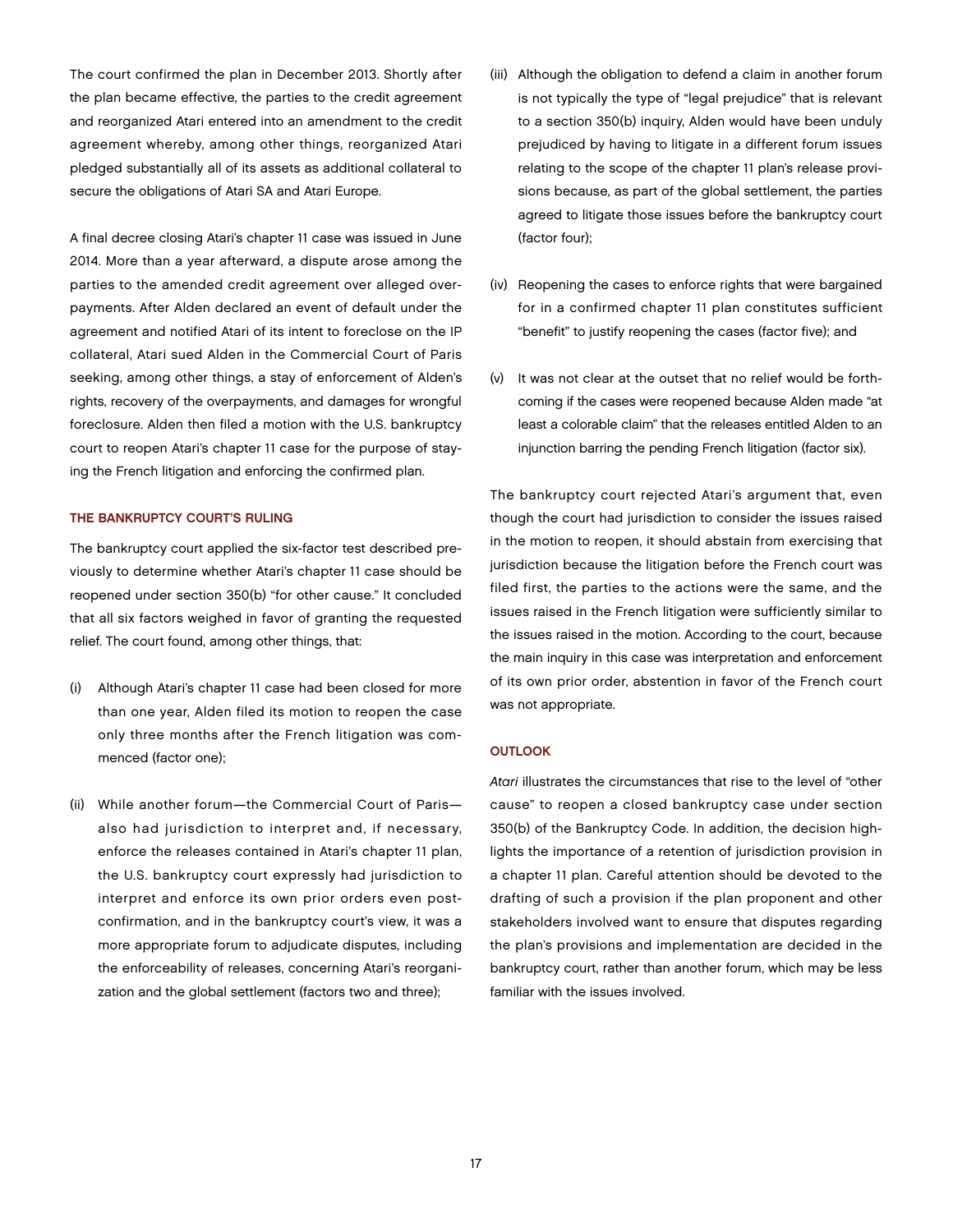## IN BRIEF: RECENT RULINGS DEMONSTRATE EVOLVING LAW ON ABILITY OF PLAN TRUSTEES TO ASSERT CREDITORS' PRE-BANKRUPTCY STATE LAW FRAUDULENT TRANSFER CLAIMS

In *Weisfelner v. Hofmann (In re Lyondell Chem. Co.)*, 2016 BL 241310 (S.D.N.Y. July 27, 2016), the U.S. District Court for the Southern District of New York reversed a 2015 ruling by the bankruptcy court presiding over the chapter 11 case of Lyondell Chemical Company ("Lyondell") that dismissed claims asserted by a chapter 11 plan litigation trustee seeking to avoid as actual fraudulent transfers \$6.3 billion in payments made to the former stockholders of Lyondell in connection with its 2007 leveraged buyout ("LBO") by Basell AF S.C.A. *See Weisfelner v. Fund 1 (In re Lyondell Chem. Co.)*, 541 B.R. 172 (Bankr. S.D.N.Y. 2015).

The bankruptcy court ruling dismissed claims seeking to avoid the payments under section 548(a)(1)(A) of the Bankruptcy Code, which empowers a bankruptcy trustee to avoid prebankruptcy transfers made with the intent to hinder, delay, or defraud creditors. It ruled that: (i) the trustee did not adequately allege that Lyondell incurred debt and transferred the payments to shareholders with "actual intent" to hinder, delay, or defraud its creditors; and (ii) the knowledge, conduct, and intent of Lyondell's CEO in connection with the shareholder transfers could not be imputed to Lyondell.

The district court reversed on appeal. It ruled that the bankruptcy court "relied on inapposite law" in concluding that the CEO's intent could be imputed to Lyondell only if the litigation trustee adequately pleaded that the CEO was in a position to control the decision of Lyondell's board to proceed with the LBO. According to the district court, the imputation of intent to defraud under the circumstances was "entirely consistent with Delaware agency law." It also held that the trustee adequately pleaded that Lyondell made the transfers to its shareholders with the intent to hinder, delay, or defraud creditors. The district court accordingly reversed the bankruptcy court's ruling and reinstated the actual fraudulent transfer claims.

On August 10, 2016, the shareholder defendants asked the district court to reconsider its July 27 decision reversing the bankruptcy court's 2015 decision. In the alternative, the shareholders requested that the district court certify an interlocutory appeal to the Second Circuit. According to the shareholders, the district court overlooked controlling agency law regarding the imputation of an agent's intent. Under Delaware agency law, they argued, Lyondell's CEO did not have authority to make that "extraordinary, merger-related transfer" and "only the Lyondell Board did." Accordingly, the shareholders contended that "[the CEO's] intent cannot be imputed with respect to a transfer that he had no authority to approve (and did not approve), and without imputation."

The district court's ruling in *Lyondell* came on the heels of a more favorable decision for Lyondell's former shareholders by the bankruptcy court on July 20. In that decision, the court retracted 2014 and 2015 rulings that the fraudulent transfer "safe harbor" under section 546(e) of the Bankruptcy Code does not preclude claims brought by a litigation trustee on behalf of creditors to avoid transfers which are constructively fraudulent under state law. *See Weisfelner v. Fund 1 (In re Lyondell Chem. Co.)*, 2016 BL 244458 (Bankr. S.D.N.Y. July 20, 2016). Section 546(e) expressly precludes the avoidance by "the [bankruptcy] trustee" of constructively fraudulent transfers—i.e*.*, transfers made in exchange for less than reasonably equivalent value when the debtor is insolvent or becomes insolvent due to the transfer—made in connection with the settlement of securities contracts.

The bankruptcy court was constrained to retract its previous rulings after the U.S. Court of Appeals for the Second Circuit held to the contrary in *Deutsche Bank Trust Co. Ams. v. Large Private Beneficial Owners (In re Tribune Co. Fraudulent Conveyance Litig.)*, 818 F.3d 98 (2d Cir. 2016), *petition for rehearing denied*, No. 13-03992 (2d Cir. July 22, 2016). In *Tribune*, the Second Circuit unequivocally ruled that "creditors' state law, constructive fraudulent conveyance claims are preempted by Bankruptcy Code Section 546(e)." Even so, the court foreclosed an expansive reading of its ruling. It expressly stated that the decision does not address the rights of creditors to bring state law fraudulent transfer claims which are "not limited in the hands of a trustee *et al.*" by section 546(e) or similar provisions. A more detailed discussion of the Second Circuit's ruling in *Tribune* can be found elsewhere in this issue of the *Business Restructuring Review*.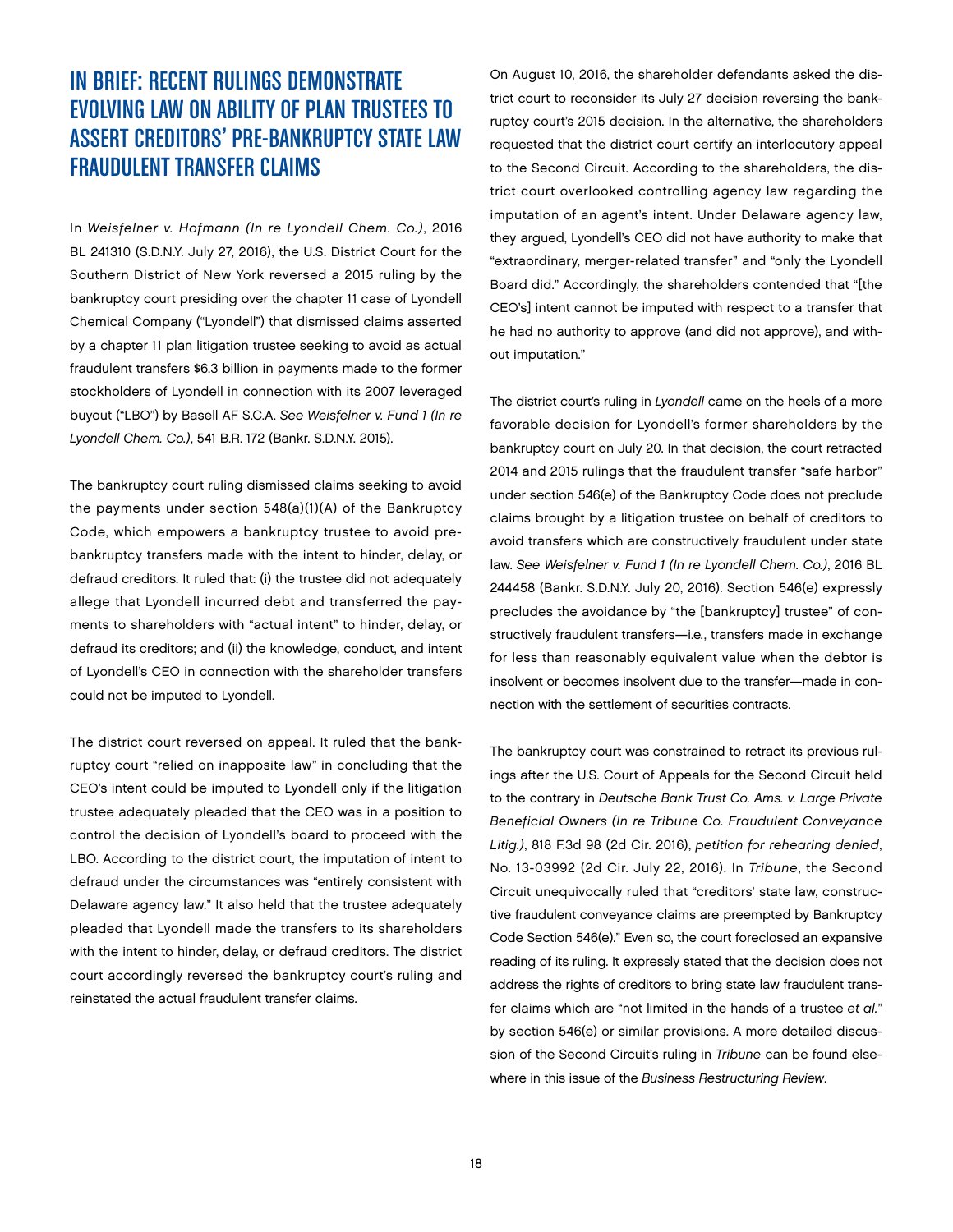In *Whyte v. Barclays Bank PLC*, 2016 BL 90805 (2d Cir. Mar. 24, 2016), which was heard in tandem with *Tribune*, the Second Circuit (in a summary order) affirmed the district court's ruling that the separate safe harbor of section 546(g) also "impliedly preempts" a chapter 11 plan litigation trustee from bringing state law fraudulent transfer actions seeking to avoid swap transactions.

On August 19, 2016, the litigation trustee in *Whyte* filed a petition asking the U.S. Supreme Court to review the Second Circuit's ruling. *See Whyte v. Barclays Bank PLC*, No. 16-00239 (U.S. Aug. 19, 2016). According to the litigation trustee's petition, courts must start with the presumption that federal law does not preempt state law—a principle she says the Second Circuit disregarded. She also argued that the Second Circuit's ruling is contrary to the Supreme Court's decision in *BFP v. Resolution Trust Corp.*, 511 U.S. 531 (U.S. 1994), where the Court held that congressional intent to preempt state law by the Bankruptcy Code must be "clear and manifest." The creditors in *Tribune* filed a petition on September 9, 2016, asking the U.S. Supreme Court to review the Second Circuit's ruling.

The Second Circuit's approach in *Tribune* has already been rejected by a bankruptcy court in another circuit. In *PAH Litigation Trust v. Water Street Healthcare Partners, L.P. (In re Physiotherapy Holdings, Inc.)*, 2016 BL 251441 (Bankr. D. Del. June 20, 2016), the court granted in part and denied in part a motion to dismiss a chapter 11 plan litigation trustee's complaint seeking to recover \$248.6 million in payments made to selling shareholders in connection with a 2012 LBO.

In an unpublished ruling, the court denied a motion to dismiss actual fraudulent transfer claims as well as claims brought directly under state law, but it granted a motion to dismiss federal constructive fraudulent transfer claims and state law constructive fraudulent transfer claims brought under section 544 of the Bankruptcy Code. In so ruling, the court rejected the approach applied in *Tribune*:

[T]he [section 546(e)] safe harbor does not bar the litigation trust from asserting its state law fraudulent transfer claims on behalf of the Senior Noteholders. Specifically, the Court holds that a litigation trustee may assert state law fraudulent transfer claims in the capacity of a creditor-assignee when: (1) the transaction sought to be avoided poses no threat of "ripple effects" in the relevant securities markets; (2) the transferees received payment for non-public securities[;] and (3) the transferees were corporate insiders that allegedly acted in bad faith. When these three factors are present, a finding of implied preemption is inappropriate.

The bankruptcy court's ruling in *Physiotherapy* has also been appealed, but it is unclear at this juncture whether the appeal will be heard by a Delaware district court or the U.S. Court of Appeals for the Third Circuit. A more detailed discussion of *Physiotherapy Holdings* can be found elsewhere in this issue of the *Business Restructuring Review*.